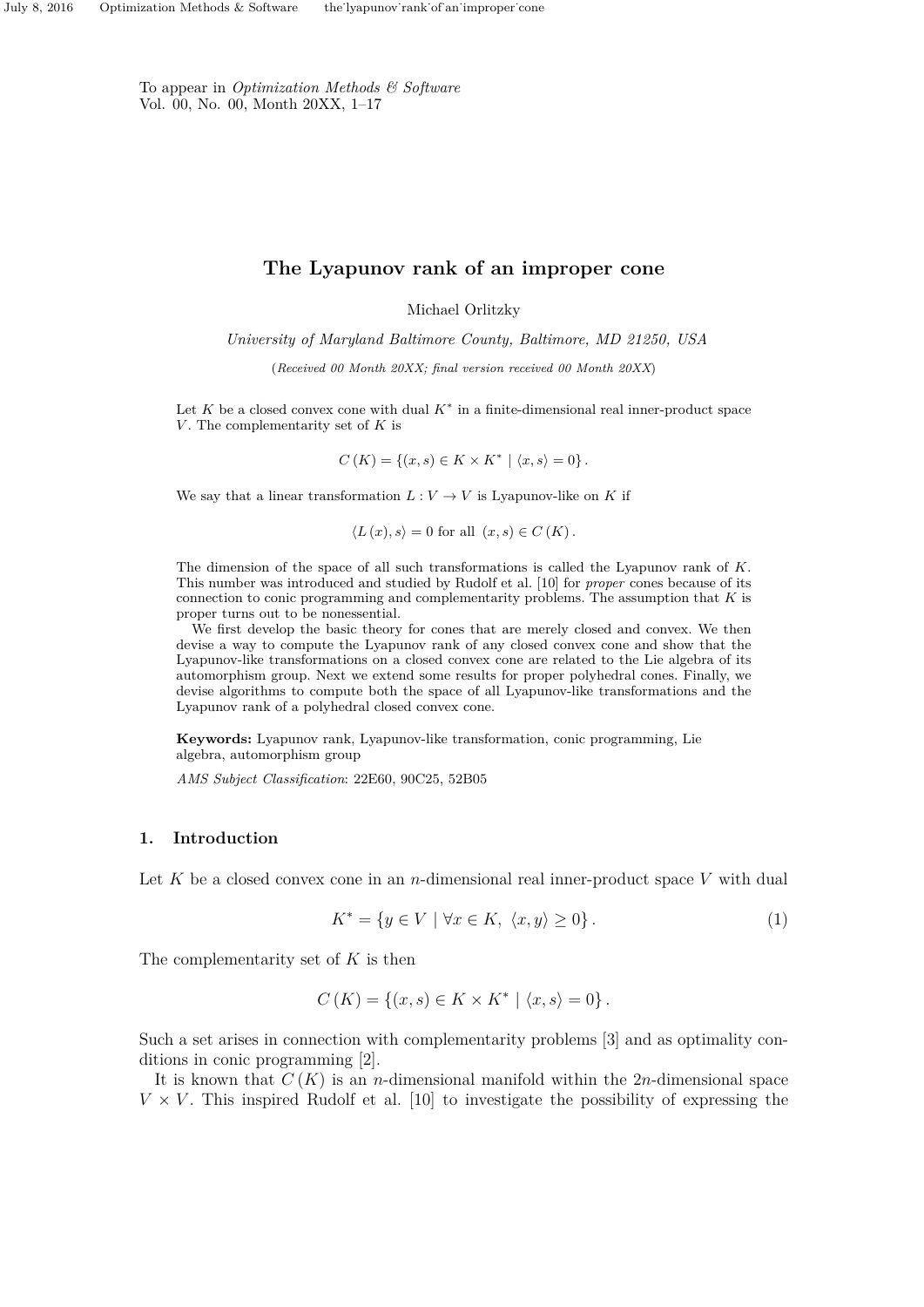single equation  $\langle x, s \rangle = 0$  in the complementarity set as a system of *n* or more independent equations,  $\langle L_i(x), s \rangle = 0$  for  $i = 1, 2, ..., n$ . When this can be done, there is hope of solving the system using existing algorithms. To quantify this possibility, the authors introduced the *bilinearity rank* of a cone.

Gowda and Tao [5] then noticed that the bilinearity rank of a cone *K* can be described in terms of its *Lyapunov-like* transformations,  $L: V \to V$  having the property that

$$
\langle L(x), s \rangle = 0
$$
 for all  $(x, s) \in C(K)$ .

Gowda and Tao showed that the bilinearity rank of *K* is the dimension of the space of all Lyapunov-like transformations on *K*. These transformations are related to the Lyapunov transformations in the theory of dynamical systems; hence the term 'Lyapunov rank' was coined in place of 'bilinearity rank'. Gowda and Tao also connected the Lyapunov-like transformations on *K* to the Lie algebra of its automorphism group, showing that *L* is Lyapunov-like on *K* if and only if  $L \in$  Lie (Aut  $(K)$ ).

EXAMPLE 1 The prototypical Lyapunov-like transformations occur on the cone  $K = \mathbb{R}^n_+$ , the nonnegative orthant in  $\mathbb{R}^n$ . The cone  $\mathbb{R}^n_+$  is self-dual and generated by the standard basis vectors  $\{e_1, e_2, \ldots, e_n\}$ . As a result, its complementarity set consists of pairs of standard basis vectors  $\{(e_i, e_j) | i \neq j\} = C(\mathbb{R}^n_+)$ . If *L* is an  $n \times n$  real matrix, then the Lyapunov-like condition  $\langle L(e_i), e_j \rangle = L_{ji} = 0$  for all  $(e_i, e_j) \in C(\mathbb{R}^n_+)$  implies that every off-diagonal entry of *L* must be zero. The remaining space of diagonal matrices has a basis  $\{e_1e_1^T, e_2e_2^T, \ldots, e_ne_n^T\}$  of Lyapunov-like transformations, and thus, the Lyapunov rank of  $\mathbb{R}^n_+$  is the size *n* of that basis. This is reflected in the 'complementary slackness' condition, that  $\langle x, s \rangle = 0$  for  $x, s \in \mathbb{R}^n_+$  is equivalent to  $x_i s_i = 0$  for  $i = 1, 2, \ldots, n$ .

Recent work has concentrated on bounding and computing the Lyapunov rank for individual cones. Rudolf et al. [10] computed the bilinearity rank of the moment cone. Gowda and Tao [5] derived results for polyhedral and symmetric cones. Gowda, Sznajder, and Tao [4] investigated the completely positive and copositive cones. And Gowda and Trott [6] have considered special Bishop-Phelps cones.

In all previous work, the cones were assumed to be *proper*; that is: closed, convex, pointed (containing no lines), and solid (having nonempty interior). We ask what happens when the cones are merely closed and convex—one can still define the Lyapunov rank as the dimension of the space of all Lyapunov-like transformations on the cone. The assumption that the cones are proper turns out to be nonessential. We develop the theory for closed convex cones and revisit some important results. For the special case of polyhedral cones, we devise algorithms to compute Lyapunov-like transformations and the Lyapunov rank.

The practical motivation for this work is a need to experiment. For example, Gowda and Tao showed that *L* is Lyapunov-like on a proper cone *K* if and only if  $L \in$  Lie (Aut  $(K)$ ). One begins to notice that the same equivalence holds for some important but improper cones. The space of all  $n \times n$  real matrices is the Lie algebra of the automorphism group of  $\mathbb{R}^n$ , and every such matrix is Lyapunov-like on  $\mathbb{R}^n$ . Similar 'coincidences' happen with subspaces and half-spaces, but the computations quickly become tedious. The need to experiment demands an implementation.

Existing software provides the necessary building blocks for polyhedral closed convex cones. For the cleanest design, any Lyapunov rank algorithm should work in as much generality. And yet, surprises such as the failure of the product formula in Proposition 8 indicate that we cannot be careless. The theory of Section 3 was developed as a solid foundation on which to build an implementation—a naive approach using Algorithm 1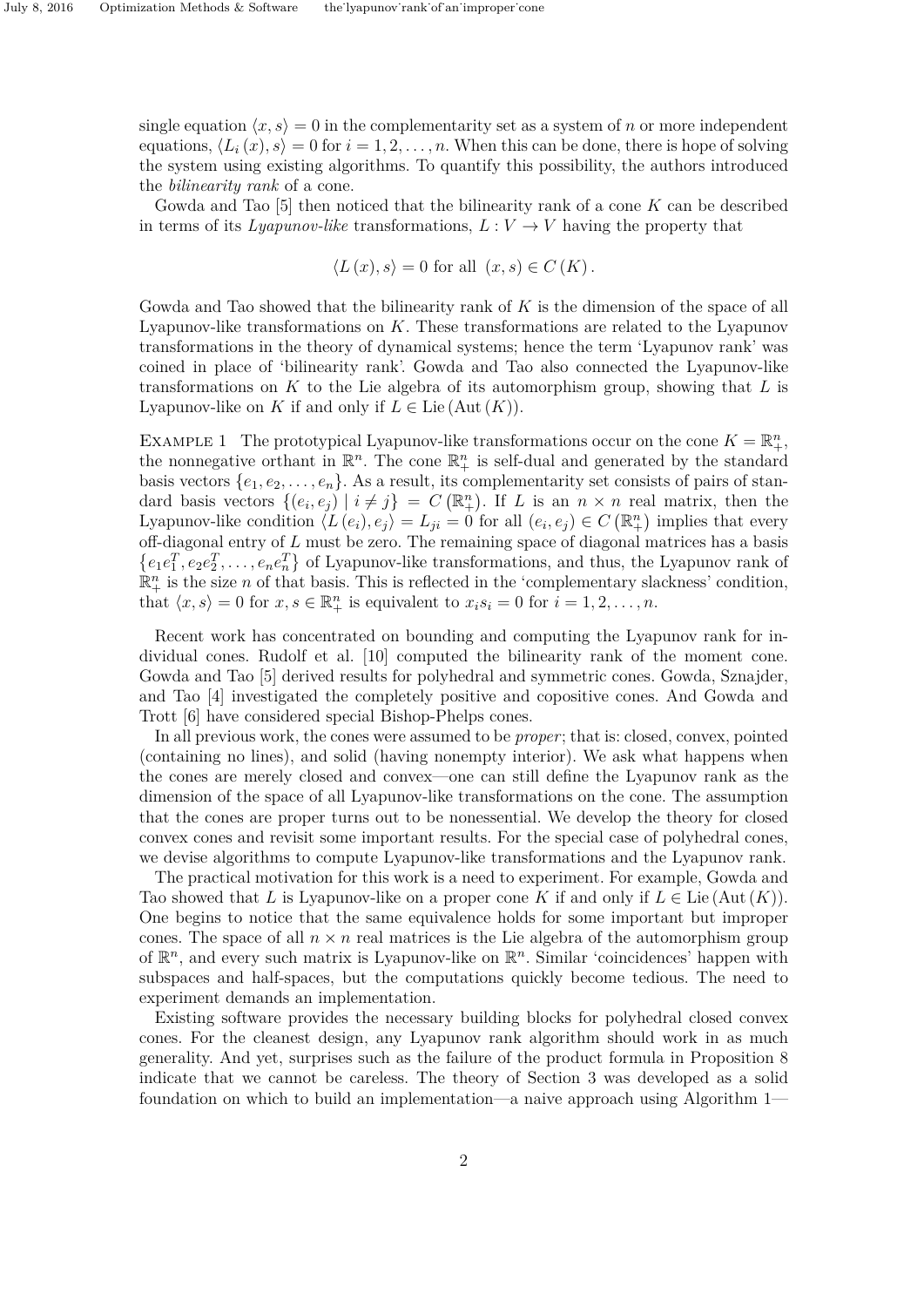for improper cones. Experiments then led to the results in Section 4, and the attempt to unify those results became Theorem 2. The techniques of Theorem 2 are ultimately crucial to our second major theorem, the Lie algebra connection for improper cones. Finally, those theoretical techniques pay dividends and improve the naive algorithm in the final section.

### **2. Preliminaries**

### **2.1** *Standard definitions*

Let *V* and *W* be finite-dimensional real inner-product spaces. By  $\mathcal{B}(V, W)$  we denote the space of all linear maps from *V* to *W*. We abbreviate  $\mathcal{B}(V, V)$  by  $\mathcal{B}(V)$ . The adjoint  $L^* \in$  $\mathcal{B}(W, V)$  of  $L \in \mathcal{B}(V, W)$  is defined by  $\langle L(x), y \rangle_W = \langle x, L^*(y) \rangle_V$  for all  $x \in V, y \in W$ .

We say that  $L \in \mathcal{B}(V)$  is an automorphism of  $X \subseteq V$  and write  $L \in \text{Aut}(X)$  if  $L$ is invertible and  $L(X) = X$ . If  $L \in \mathcal{B}(V, W)$  preserves inner products, we call it an *isomorphism*, and write  $K \cong J$  to indicate that  $L(K) = J$  or vice-versa. The composition of  $L_1$  with  $L_2$  is written  $L_1 \circ L_2$ .

For  $x, s \in V$ , we define  $x \otimes s \in \mathcal{B}(V)$  as the map  $y \mapsto \langle s, y \rangle x$ . From this it follows that  $x \otimes s$  has as its adjoint  $(x \otimes s)^* = s \otimes x \in \mathcal{B}(V)$ . Moreover,  $x \otimes L^*(s) = (x \otimes s) \circ L$ . Next we define the *trace operator* on  $\mathcal{B}(V)$  as the sum-of-eigenvalues, trace  $(L) \coloneqq \sum_{\lambda \in \sigma(L)} \lambda$ . It should be clear that

$$
trace (x \otimes s) = trace (s \otimes x) = \langle x, s \rangle.
$$
 (2)

On  $\mathcal{B}(V)$  we define the trace inner product

$$
\langle L_1, L_2 \rangle_{\mathcal{B}(V)} \coloneqq \text{trace}\left(L_1 \circ L_2^*\right). \tag{3}
$$

DEFINITION 1 (cone) A *cone* K in V is a nonempty set such that for all  $\lambda > 0$  in R we have  $\lambda K = K$ . A closed convex cone is a cone that is convex and topologically closed.

Our interest is restricted to closed convex cones.

Definition 2 (conic hull) Given a nonempty subset *X* of *V* , the *conic hull* of *X* is

$$
cone(X) \coloneqq \{ \alpha_1 x_1 + \alpha_2 x_2 + \dots + \alpha_m x_m \mid x_i \in X, \alpha_i \ge 0 \}.
$$

When *X* is finite, the set cone  $(X)$  is a closed convex cone in *V*.

DEFINITION 3 (generators) We say that *G* generates *K* if cone  $(G) = K$ . If *G* generates *K*, then the elements of *G* are called *generators* of *K*.

DEFINITION 4 (span, dimension, lineality) Let  $K$  be a closed convex cone. Then span  $(K) = K - K$  is the subspace generated by *K*, and the dimension dim  $(K)$  is defined to be dim (span  $(K)$ ). The *lineality* of  $K$  is  $\text{lin}(K) := \text{dim}(K \cap -K)$ .

#### **2.2** *Cone-space pairs*

In Section 1, some operations on *K* depend implicitly on the ambient space *V* . When *K* is a proper cone, there is no ambiguity—no smaller space contains *K*. But if *K* lives in a proper subspace *W* of *V* , then we will need to (for example) take the dual of *K* within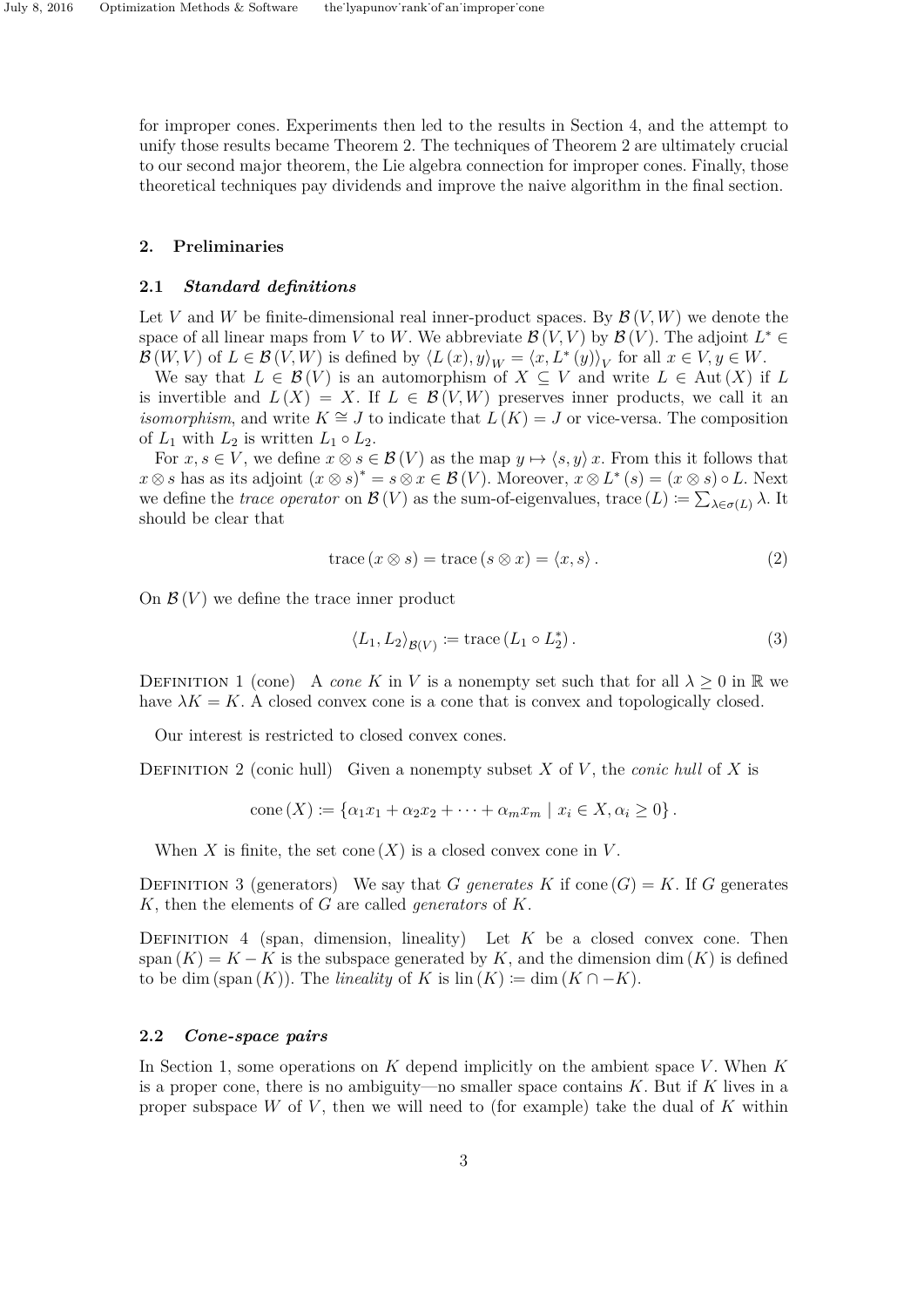*W*. The notation (1) does not allow this: the expression '*K*<sup>\*</sup>' is ambiguous when we may think of *K* as living in more than one ambient space, since ' $K^*$  in *V*' and ' $K^*$  in *W*' are two different sets. To avert that ambiguity, we make the following definition.

DEFINITION 5 (cone-space pair) A *cone-space pair*  $(K, V)$  is a closed convex cone K paired with a finite-dimensional real inner-product space *V* containing *K*.

We avoid the cumbersome pair notation with the following useful device.

DEFINITION 6 Suppose  $(K, V)$  is a cone-space pair and W is a subspace of V. Then we can define a new cone-space pair  $K_W \coloneqq (K \cap W, W)$ . We extend this 'operation' to cone-space pairs by  $(K_W)_{U} = (K_U)_{W} = K_{UW} := (K \cap U \cap W, U \cap W)$ .

Note that  $K_V = (K \cap V, V) = (K, V)$  whenever K is contained in V; this motivates an abuse of notation when we say 'let  $K_V$  be a cone-space pair' to mean 'let  $(K, V)$  be a cone-space pair'.

The *space* in *cone-space pair* (that is, the subscript, from now on) is mainly a bookkeeping tool. Any operation defined on a closed convex cone *K* in a finite-dimensional real inner-product space *V* can be defined on the cone-space pair  $K_V$  in an obvious way: think of *K* as living in *V* , perform the operation, and if necessary, pair the result with the appropriate space. Here are a few important examples.

DEFINITION 7 The dual cone-space pair of  $K_V$  is another cone-space pair defined by

$$
K_V^* \coloneqq (\{y \in V \mid \forall x \in K, \ \langle x, y \rangle \ge 0\}, V).
$$

We define the codimension of  $K_V$  in terms of the orthogonal complement of  $K$  in  $V$ :

$$
\mathrm{codim}(K_V) \coloneqq \dim\left(\{y \in V \mid \forall x \in K, \ \langle x, y \rangle = 0\}\right).
$$

We will freely perform operations on cone-space pairs that are traditionally defined only on subsets of vector spaces. There is no ambiguity if the space is treated as an annotation. For example, the function  $\phi: V \to W$  acts on a cone-space pair by  $\phi(K_V) = \phi(K)_W$ . Vector spaces are themselves closed convex cones, but we will not belabour the notation. If *W* is a subspace of *V*, we write  $W^{\perp}$  and not  $W^{\perp}_{V}$  for its orthogonal complement in *V*.

DEFINITION 8 Two cone-space pairs  $K_V$  and  $J_W$  are *isomorphic*, written  $K_V \cong J_W$ , if there exists an inner-product-space isomorphism  $\phi: V \to W$  with  $\phi(K) = J$ . When  $\phi$  is merely invertible and linear we say that the cone-space pairs are *linearly isomorphic*.

DEFINITION 9 The cone-space pair  $K_V$  is *pointed* if  $K \cap -K = \{0\}$  and *solid* if span  $(K) =$ *V* . A *proper* cone-space pair is both pointed and solid.

The next result appears (in terms of polar cones) as Rockafellar's [9] Corollary 14.6.1.

PROPOSITION 1 *A cone-space pair*  $K_V$  *is pointed if and only if*  $K_V^*$  *is solid. Moreover,*  $\lim (K_V) = \text{codim}(K_V^*).$ 

DEFINITION 10 The *complementarity set* of the cone-space pair  $K_V$  is

$$
C(K_V) := \{(x, s) \mid x \in K_V, s \in K_V^*, \langle x, s \rangle = 0\}.
$$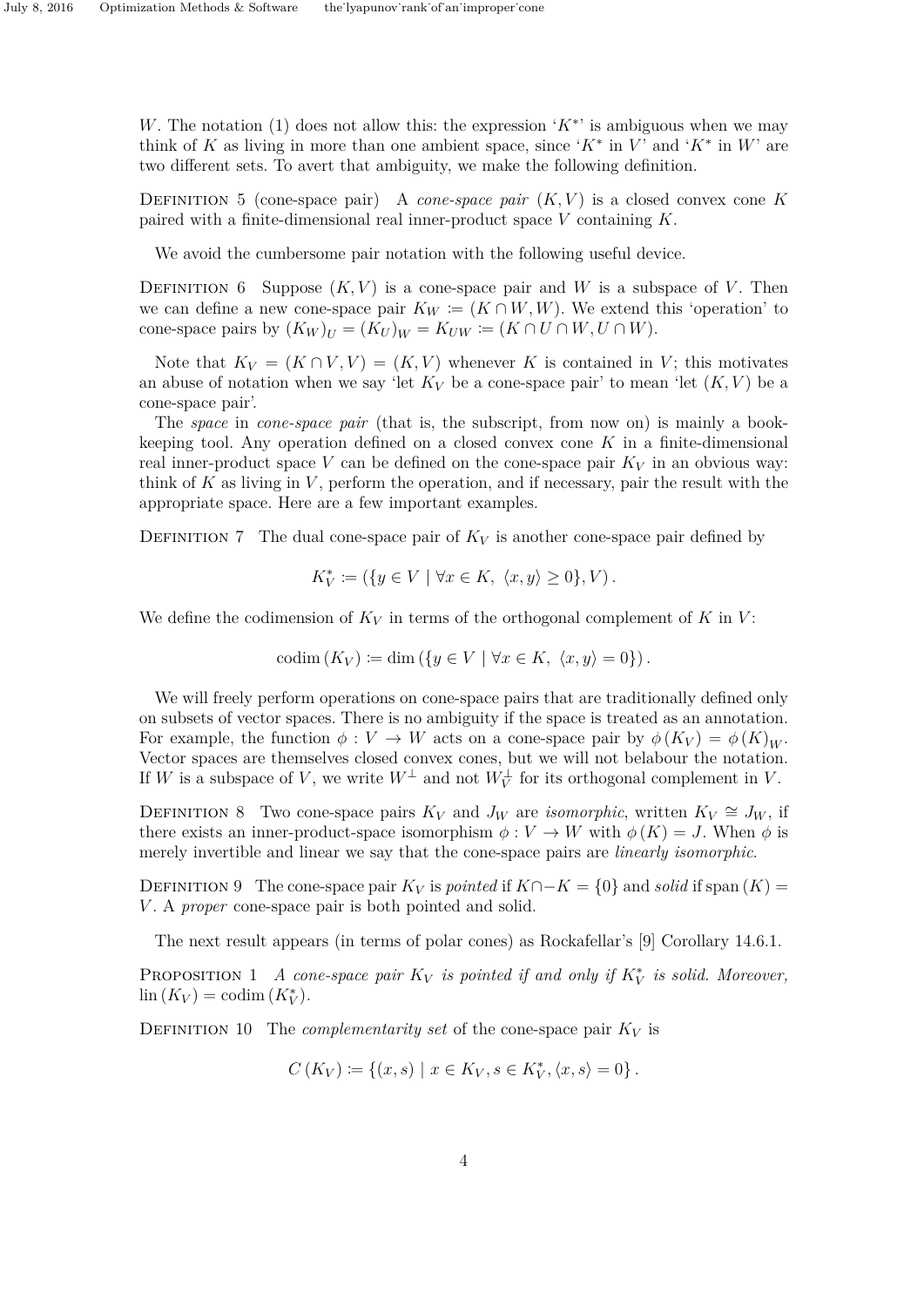The map  $L \in \mathcal{B}(V)$  is *Lyapunov-like* on  $K_V$  if

$$
\langle L(x), s \rangle = 0 \text{ for all } (x, s) \in C(K_V).
$$

By  $LL(K_V)$  we denote the space of all Lyapunov-like transformations on  $K_V$ . The Lya*punov rank* of  $K_V$  is defined to be dim  $(\mathbf{LL}(K_V))$  and is abbreviated  $\beta(K_V)$ .

The following fact is a consequence of our definitions.

PROPOSITION 2 Let  $K_V$  be a cone-space pair and suppose that W is a subspace of V *containing K. Then*  $(K_W)^* = (K_V^*)_W$ *.* 

### **3. Basic theory for closed convex cones**

### **3.1** *Lyapunov-like transformations on generators*

Lemma 4 of Rudolf et al. [10] states that when  $K_V$  is a proper cone-space pair, the Lyapunov-like property need only be checked for pairs  $(x, s)$  of *extreme vectors* with  $x \in$ Ext  $(K_V)$  and  $s \in \text{Ext}(K_V^*)$ . So when  $K_V$  is proper, *L* is Lyapunov-like on  $K_V$  if

$$
\langle L(x), s \rangle = 0 \text{ for all } (x, s) \in C(K_V) \cap (\text{Ext}(K_V) \times \text{Ext}(K_V^*)) . \tag{4}
$$

When  $K_V$  is proper,  $Ext(K_V)$  generates  $K_V$  by the Krein-Milman theorem. This motivates a similar result for closed convex cones. First we show that, by replacing  $Ext(K_V)$  with generators of  $K_V$ , we obtain a formula that works for all closed convex cones. Then we give an example of a cone-space pair for which (4) fails.

PROPOSITION 3 Let  $K_V$  be a cone-space pair. Suppose  $G_1$  generates  $K_V$  and  $G_2$  generates *K*<sup>\*</sup><sub>*V*</sub>. Then  $L \in$  **LL**(*K<sub>V</sub>*) *if and only if* 

$$
\langle L(x), s \rangle = 0 \text{ for all } (x, s) \in C(K_V) \cap (G_1 \times G_2). \tag{5}
$$

*Proof.* Clearly, if  $L \in LL(K_V)$ , then *L* satisfies (5). So suppose that *L* satisfies (5) and let  $(x, s) \in C(K_V)$  be given. We show that  $\langle L(x), s \rangle = 0$ . Since  $G_1$  generates  $K_V$  and  $G_2$ generates  $K_V^*$ , we can write

$$
x = \alpha_1 x_1 + \alpha_2 x_2 + \dots + \alpha_\ell x_\ell
$$

$$
s = \gamma_1 s_1 + \gamma_2 s_2 + \dots + \gamma_m s_m
$$

where each  $x_i \in G_1$ ,  $s_j \in G_2$ , and  $\alpha_i, \gamma_j \geq 0$ . Because  $(x, s) \in C(K_V)$ , we have

$$
\langle x, s \rangle = 0 \iff \sum_{i=1}^{\ell} \sum_{j=1}^{m} \langle \alpha_i x_i, \gamma_j s_j \rangle = 0.
$$

Notice that  $\alpha_i x_i \in K_V$  and  $\gamma_j s_j \in K_V^*$ , so each term in this sum is zero, and thus,

$$
(\alpha_i x_i, \gamma_j s_j) \in C(K_V) \cap (G_1 \times G_2) \text{ for all } i, j.
$$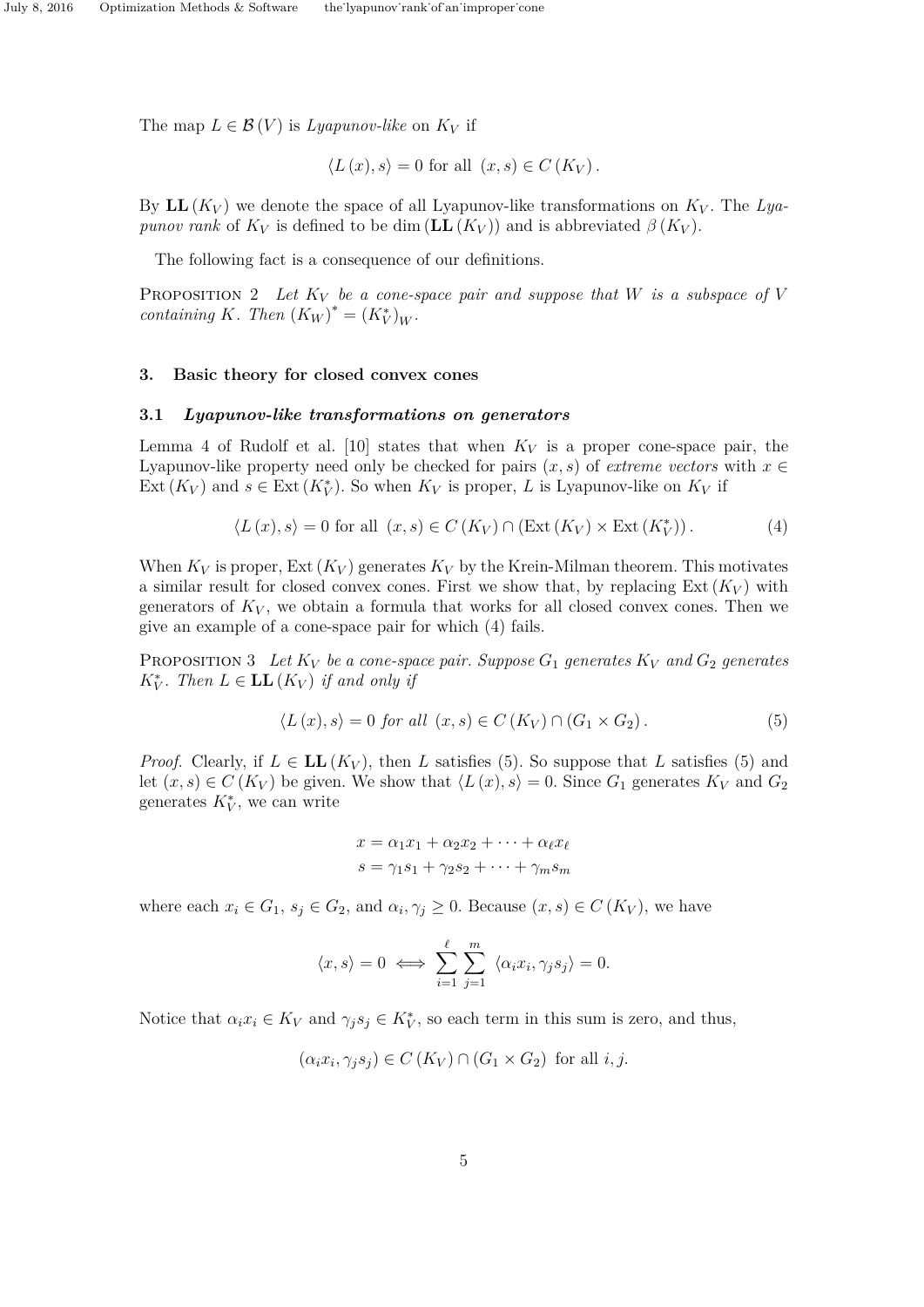Now by supposition,

$$
\langle L(x), s \rangle = \sum_{i=1}^{\ell} \sum_{j=1}^{m} \langle L(\alpha_i x_i), \gamma_j s_j \rangle = 0.
$$

DEFINITION 11 (discrete complementarity set) If  $G_1$  and  $G_2$  generate  $K_V$  and  $K_V^*$  respectively, we refer to  $C(K_V) \cap (G_1 \times G_2)$  as a *discrete complementarity set* of  $K_V$ . When  $K_V$  is polyhedral, it has a finite discrete complementarity set.

Proposition 3 and a generating set for  $K_V$  will often allow us to describe its Lyapunovlike transformations and determine its Lyapunov rank. We illustrate this with an example, showing in the process that (4) no longer suffices in the general case.

EXAMPLE 2 Let *K* be the *xy*-plane in  $V = \mathbb{R}^3$ . Then  $K_V^*$  is the *z*-axis in *V*, and for  $K_V$ and  $K_V^*$  we have the respective generating sets

$$
G_1 = \left\{ (1,0,0)^T, (-1,0,0)^T, (0,1,0)^T, (0,-1,0)^T \right\}, \ G_2 = \left\{ (0,0,1)^T, (0,0,-1)^T \right\}.
$$

Let  ${E_{ij}}$  for  $i, j = 1, 2, 3$  be the standard basis in  $\mathbb{R}^{3 \times 3}$ . Using Proposition 3, one can verify that neither  $E_{31}$  nor  $E_{32}$  is Lyapunov-like on *K* but that the remaining seven  $E_{ij}$ are. Thus,  $\beta(K_V) = \dim(LL(K_V)) = 7$ . Note that  $K_V$  in this example has no extreme vectors; if we use (4) instead of (5), we conclude incorrectly that every  $E_{ij}$  is Lyapunov-like on  $K_V$  and that  $\beta(K_V) = 9$ .

Finding a tight upper bound for the Lyapunov rank of a proper cone is an open problem. In an *n*-dimensional space, the Lyapunov rank of a proper cone is at most  $(n-1)^2$ , but that bound may not be tight [8]. The following example shows that, in general, the a priori bound of  $n^2$  can be achieved.

EXAMPLE 3 Let  $K = V = \mathbb{R}^n$ . Then  $K_V^* = \{0\}_V$  and  $C(K_V) = K \times \{0\}$ , so every  $L \in \mathcal{B}(V)$  is Lyapunov-like on  $K_V$  and dim  $(\mathcal{B}(V)) = n^2$ .

The next two results generalize easily to improper cones. The first is mentioned in passing by Rudolf et al. [10], and the second appears as their Lemma 1.

PROPOSITION 4 *The Lyapunov ranks*  $\beta(K_V)$  and  $\beta(K_V^*)$  are equal.

*Proof.* It follows from Definition 10 that  $L \in LL(K_V)$  if and only if  $L^* \in LL(K_V^*)$ . The map  $L \mapsto L^*$  is an automorphism of  $\mathcal{B}(V)$ , so dim  $(\mathbf{LL}(K_V)) = \dim (\mathbf{LL}(K_V^*))$ .

PROPOSITION 5 Let  $K_V$  be a cone-space pair, and let  $A: V \to W$  be a linear isomorphism.  $Then \beta(K_V) = \beta(A(K_V)).$ 

*Proof.* Since  $A(K_V) = A(K)_W$ , we first observe that  $A(K)_W^* = (A^*)^{-1}(K_V^*)$ . Then it is evident that  $L \in LL(K_V) \iff ALA^{-1} \in LL(A(K_V))$ . The result follows from the fact that  $L \mapsto ALA^{-1}$  is a linear isomorphism between  $\mathcal{B}(V)$  and  $\mathcal{B}(W)$ .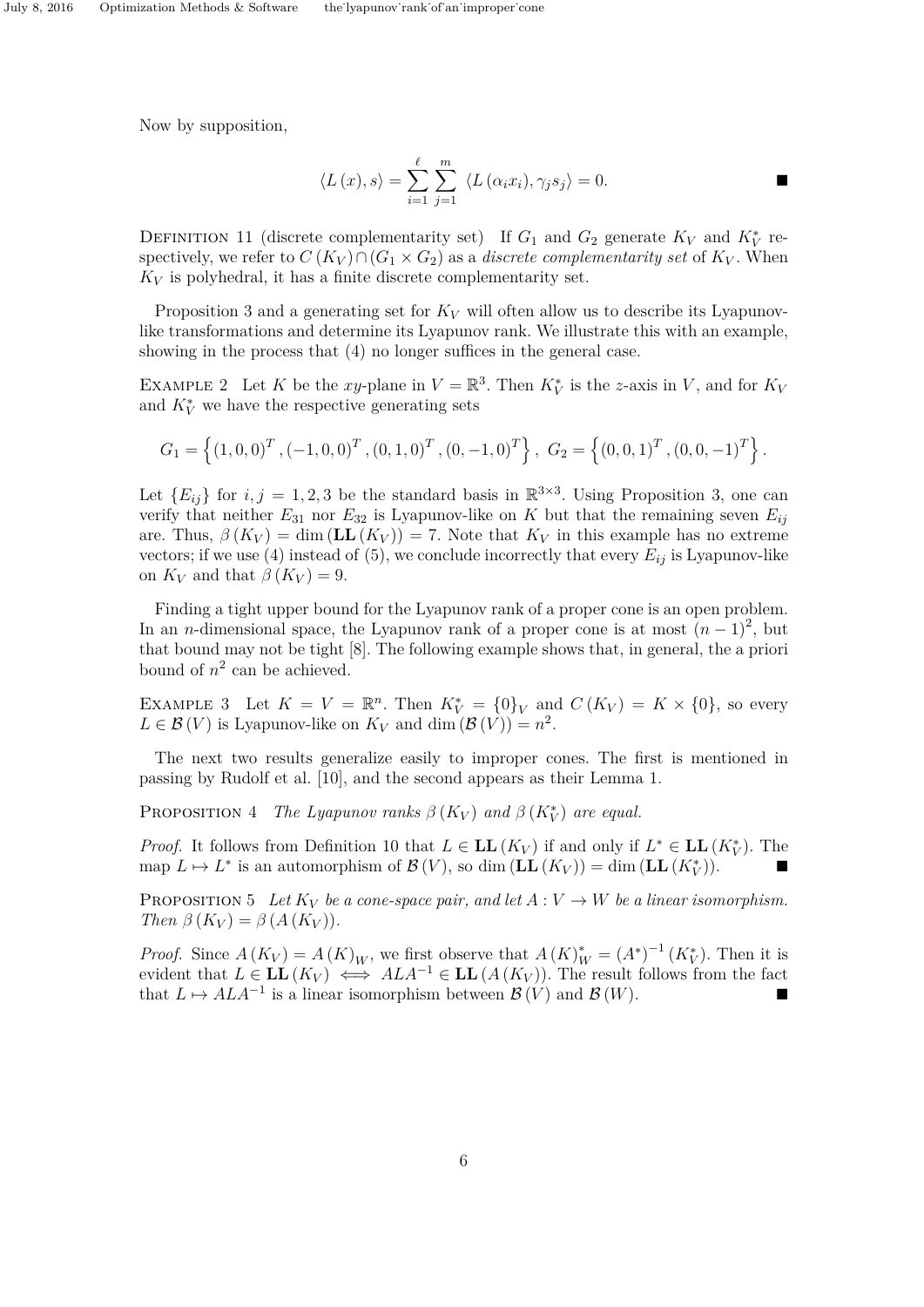### **3.2** *The codimension formula*

The codimension formula for a proper cone-space pair  $K_{\mathbb{R}^n}$  is

$$
\beta\left(K_{\mathbb{R}^n}\right) = \operatorname{codim}\left(\operatorname{span}\left(\left\{sx^T \mid (x,s) \in C\left(K_{\mathbb{R}^n}\right)\right\}\right)\right).
$$

It originated with Rudolf et al. [10] as their Proposition 1. An analogous formula holds for all closed convex cones.

THEOREM 1 *Suppose*  $K_V$  *is a cone-space pair, and let*  $G_1$  *and*  $G_2$  *be any generating sets of*  $K_V$  *and*  $K_V^*$  *respectively. Then,* 

$$
\beta(K_V) = \text{codim} \left( \text{span} \left( \{ s \otimes x \mid (x, s) \in C(K_V) \cap (G_1 \times G_2) \} \right) \right). \tag{6}
$$

*Proof.* From (2) and (3) we obtain

$$
\langle L(x),s\rangle=\text{trace}\left(x\otimes L^*(s)\right)=\text{trace}\left(x\otimes s\circ L\right)=\langle x\otimes s,L^*\rangle_{\mathcal{B}(V)}.
$$

Thus  $\langle L(x), s \rangle = 0$  if and only if  $\langle x \otimes s, L^* \rangle_{\mathcal{B}(V)} = 0$ , and this is easily seen to be equivalent to  $\langle s \otimes x, L \rangle_{\mathcal{B}(V)} = 0$ . Now using (5), all of the following are equivalent:

- $L$  is Lyapunov-like on  $K_V$ .
- $\langle L(x), s \rangle = 0$  for all  $(x, s) \in C(K_V) \cap (G_1 \times G_2)$ .
- $\langle x \otimes s, L^* \rangle_{\mathcal{B}(V)} = 0$  for all  $(x, s) \in C(K_V) \cap (G_1 \times G_2)$ .
- $\langle s \otimes x, L \rangle_{\mathcal{B}(V)} = 0$  for all  $(x, s) \in C(K_V) \cap (G_1 \times G_2).$
- $L \in \text{span}(\{s \otimes x \mid (x, s) \in C(K_V) \cap (G_1 \times G_2)\})^{\perp}.$

Therefore, dim  $(\mathbf{LL}(K_V)) = \text{codim} (\text{span}(\{s \otimes x \mid (x,s) \in C(K_V) \cap (G_1 \times G_2)\}))$ .

# **4. Lyapunov ranks of some cone-space pairs**

The codimension formula (6) may allow us to compute the Lyapunov rank of a cone-space pair. As an example, we consider the cone given by a vector subspace.

**PROPOSITION** 6 Let  $K_V$  be a cone-space pair where  $\dim(V) = n$  and K is an m*dimensional subspace of V*. Then  $\beta(K_V) = n^2 - m(n-m)$ .

*Proof.* Using Proposition 5, we can assume that  $V = \mathbb{R}^n$  with the standard basis  $\{e_i\}_{i=1}^n$ *i*=1 and that  $K = \mathbb{R}^m$ . Now  $G_1 := {\pm e_i}_{i=1}^m$  and  $G_2 := {\pm e_i}_{i=m+1}^n$  generate  $K_V$  and  $K_V^* =$ R *<sup>n</sup>*−*<sup>m</sup>* respectively. Thus,

$$
C(K_V) \cap (G_1 \times G_2) = \{ (\pm e_i, \pm e_j) \mid i \leq m; \ m+1 \leq j \leq n \}.
$$

As span  $({s \otimes x \mid (x, s) \in C(K_V) \cap (G_1 \times G_2)}$  reduces to the span of products of the form  $e_j \otimes e_i$ , it follows from (6) that  $\beta(K_V) = n^2 - m(n-m)$ .

Note that this result agrees with Example 2 where  $n = 3$ ,  $m = 2$ , and  $\beta(K_V) = 7$ .

PROPOSITION 7 Let  $K_V$  be a cone-space pair with dim  $(V) = n$  and  $K = \text{cone}(\{v\})$  for *some nonzero*  $v \in V$ *. Then*  $\beta(K_V) = n^2 - n + 1$ *.*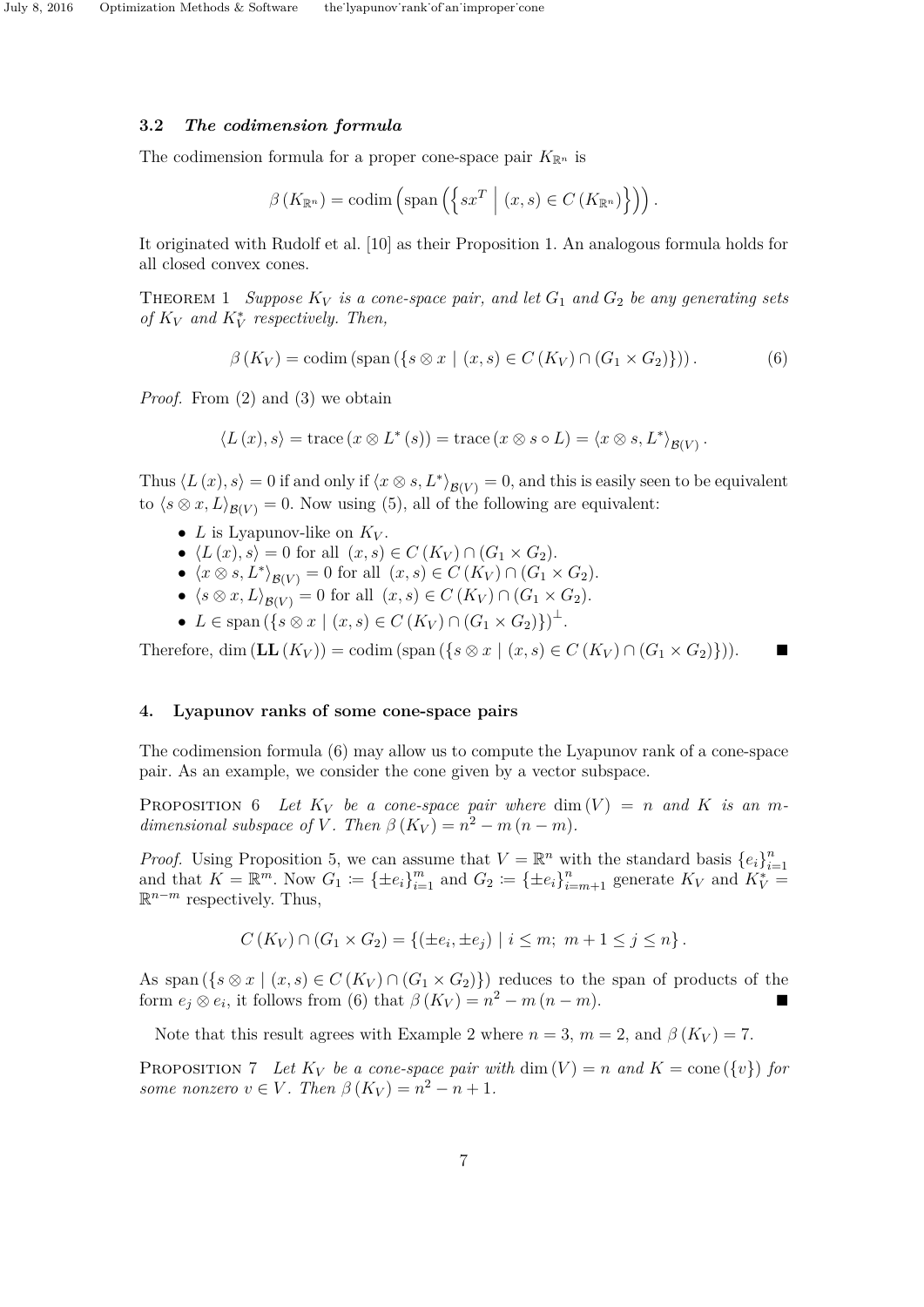*Proof.* Without loss of generality, we can take *K* to be cone ( $\{e_1\}$ ) and *V* to be  $\mathbb{R}^n$ . Then  $K_V^*$  is the right half-space containing  $e_1$  in  $\mathbb{R}^n$ . It is obvious that  $G_1 := \{e_1\}$  generates  $K_V$ and  $G_2 := \{e_1\} \cup \{\pm e_j \mid j > 1\}$  generates  $K_V^*$ . By considering the pairs  $(e_1, e_2)$  through  $(e_1, e_n)$  in (6), we see that  $\beta(K_V) = n^2 - (n-1)$ .

COROLLARY 1 *The Lyapunov rank of any ray, half-space, line, or hyperplane in an ndimensional real inner-product space is*  $n^2 - n + 1$ .

*Proof.* The half-space is dual to a single ray, and we can apply Proposition 7 to the set containing a single ray. The line/hyperplane are also duals, and their complementarity sets differ only in sign from those of the ray/half-space.

Proposition 9 of Rudolf et al. [10] shows that Lyapunov rank is additive on a cartesian product when its factors are proper cone-space pairs.

PROPOSITION 8 Let  $K_V$  and  $J_W$  be proper. Then  $\beta(K_V \times J_W) = \beta(K_V) + \beta(J_W)$ .

Surprisingly, this does not hold in general. If  $K = \text{cone}(\{e_1\})$  in  $\mathbb{R}^n$ , then informally, K can be written as a product cone  $(\{e_1\})_{\mathbb{R}} \times \{0\}_{\mathbb{R}^{n-1}}$ . Apply Proposition 8 to that product:

$$
\beta (\text{cone}(\{e_1\})_{\mathbb{R}} \times \{0\}_{\mathbb{R}^{n-1}}) = \beta (\text{cone}(\{e_1\})_{\mathbb{R}}) + \beta (\{0\}_{\mathbb{R}^{n-1}}).
$$

Proposition 6 and Proposition 7 give  $\beta(\{0\}_{\mathbb{R}^{n-1}}) = (n-1)^2$  and  $\beta(\text{cone}(\{e_1\})_{\mathbb{R}}) = 1$ , respectively, so  $\beta(K_{\mathbb{R}^n}) = 1 + (n-1)^2$ . Now apply Proposition 7 directly to  $K_{\mathbb{R}^n}$  to obtain  $\beta(K_{\mathbb{R}^n}) = n^2 - n + 1$ . These two results disagree when  $n \geq 2$ . The process of writing *K* as a product can be formalized; therefore, Proposition 8 must be invalid for improper cones.

### **5. The Lyapunov rank of a closed convex cone**

The failure of the product formula in Proposition 8 motivates us to find a similar formula that works for all closed convex cones. In our last example, we informally wrote  $K_V$  as a product of two cone-space pairs. The first factor was solid in span  $(K)$ , and the second factor was trivial in span  $(K)^{\perp}$ . This is a common theme in what follows.

PROPOSITION 9 Let  $K_V$  be a cone-space pair and let W be a subspace of V containing *K. Then V is isomorphic to*  $W \times W^{\perp}$ *, and*  $K_V \cong K_W \times \{0\}_{W^{\perp}}$ *.* 

*Proof.* Suppose  ${e_i}_{i=1}^m$  and  ${f_j}_{j=m+1}^n$  are bases for *W* and  $W^{\perp}$  respectively. Define  $\phi$  by  $\phi(e_i) = (e_i, 0)^T$  and  $\phi(f_j) = (0, f_j)^T$ . Evidently  $\phi: V \to W \times W^{\perp}$  is an inner-productspace isomorphism and  $\phi(K_V) = K_W \times \{0\}_{W^{\perp}}$ .

Proposition 9 and Proposition 5 show that we can find  $\beta(K_V)$  by computing  $\beta(K_W \times \{0\}_{W^{\perp}})$  instead. When  $K_V$  is non-solid, the latter is simpler.

**LEMMA 1** Let  $K_V$  be a cone-space pair and  $S = \text{span}(K)$ . Then  $K_S$  is solid and

$$
\beta(K_V) = \beta(K_S) + \text{codim}(K_V) \cdot \dim(V).
$$

*Proof.* Through Proposition 9, we can work with  $K_S \times \{0\}_{S^{\perp}}$  instead of  $K_V$ . We will connect the Lyapunov-like transformations on  $K_S$  to those on  $K_S \times \{0\}_{S^{\perp}}$ . First observe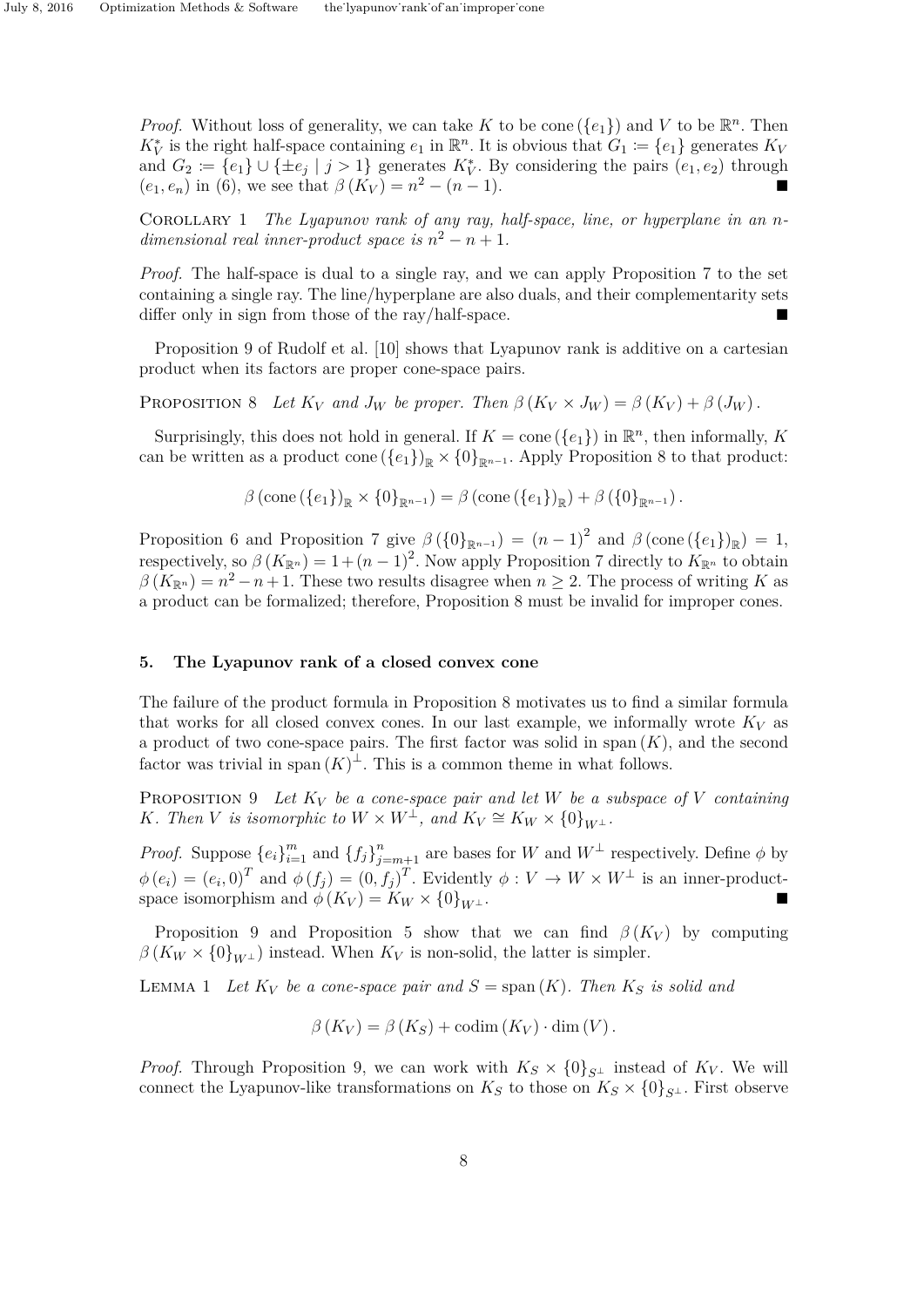that the complementarity sets of these cone-space pairs are related:

$$
\forall t \in S^{\perp}, \left( (x, 0)^{T}, (s, t)^{T} \right) \in C \left( K_S \times \{ 0 \}_{S^{\perp}} \right) \iff (x, s) \in C \left( K_S \right).
$$

Now suppose that  $L \in LL(K_S \times \{0\}_{S^{\perp}})$  is expressed in block form,

$$
L: S \times S^{\perp} \to S \times S^{\perp}
$$

$$
L := \begin{bmatrix} A & B \\ Z & D \end{bmatrix},
$$

where  $A \in \mathcal{B}(S)$ ,  $B \in \mathcal{B}(S^{\perp}, S)$ ,  $Z \in \mathcal{B}(S, S^{\perp})$ , and  $D \in \mathcal{B}(S^{\perp})$ . Since  $K_S$  is solid, we must have  $Z = 0$ ; otherwise we can choose  $x \in K$  having  $\langle Z(x), t \rangle \neq 0$  for some  $t \in S^{\perp}$ and contradict the Lyapunov-like property of *L*.

We claim that  $L \in LL(K_S \times \{0\}_{S^{\perp}})$  if and only if  $A \in LL(K_S)$ . This is obvious after we note that  $\langle L((x,0)^T), (s,t)^T \rangle = \langle A(x), s \rangle$  and we recall the relationship between the two complementarity sets. If we desire an  $L \in LL(K_S \times \{0\}_{S^{\perp}})$ , then we are free to choose A, *B*, and *D* from their respective spaces having dimensions  $\beta(K_S)$ , dim  $(S^{\perp})$  dim  $(S)$ , and dim  $(S^{\perp})^2$ . Thus,

$$
\beta(K_V) = \beta(K_S) + \dim(S^{\perp}) \left( \dim(S) + \dim(S^{\perp}) \right).
$$

Lemma 1 is only half the story—we need to be able to deal with non-pointed cone-space pairs as well. Fortunately these problems are dual to one another.

LEMMA 2 Let  $K_V$  be a cone-space pair and  $P = \text{span}(K_V^*)$ . Then  $K_P$  is pointed and

$$
\beta(K_V) = \beta(K_P) + \text{lin}(K_V) \cdot \text{dim}(V).
$$

*Proof.* Applying Lemma 1 to  $K_V^*$ , we have

$$
\beta(K_V^*) = \beta((K_V^*)_P) + \text{codim}(K_V^*) \cdot \dim(V).
$$

Now  $(K_V^*)_P$  is solid and, by Proposition 2, equal to  $K_P^*$ . If we take its dual and apply Proposition 1, then  $K_P$  is pointed. Substituting  $\beta(K_V^*) = \beta(K_V)$  and  $\beta(K_P^*) = \beta(K_P)$ by Proposition 4, we obtain the result.

The preceding lemmas combine to handle any closed convex cone.

THEOREM 2 Let  $K_V$  be a cone-space pair,  $S = \text{span}(K)$ , and  $P = \text{span}(K_S^*)$ . Then  $K_{SF}$ *is proper and*

$$
\beta(K_V) = \beta(K_{SP}) + \ln(K) \cdot \dim(K) + \operatorname{codim}(K_V) \cdot \dim(V).
$$

*Proof.* Apply Lemma 1 to  $K_V$  so that we have

$$
\beta(K_V) = \beta(K_S) + \text{codim}(K_V) \cdot \dim(V) \tag{7}
$$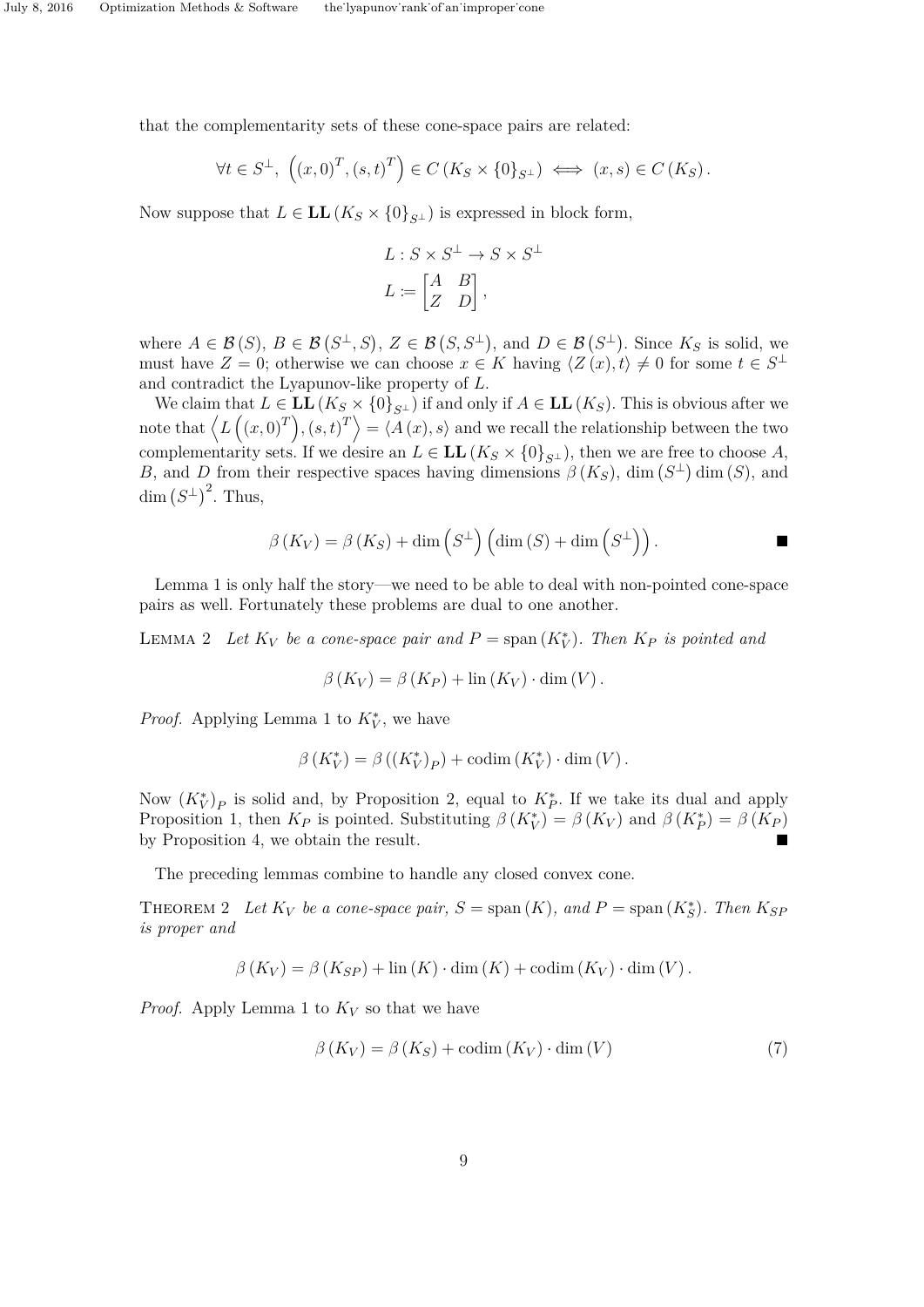where  $K_S$  is solid. Now apply Lemma 2 to  $K_S$ :

$$
\beta(K_S) = \beta((K_S)_P) + \ln(K_S) \cdot \dim(S) \tag{8}
$$

where  $(K_S)_P = K_{SP}$  is pointed. The lineality of  $K_S$  and dimension of *S* are the same as those of  $K$  itself, so combining  $(7)$  and  $(8)$ , we have

$$
\beta(K_V) = \beta(K_{SP}) + \text{lin}(K) \cdot \text{dim}(K) + \text{codim}(K_V) \cdot \text{dim}(V).
$$

Since  $K_S$  was solid, the cone-space pair  $K_{SP}$  is solid (and thus proper) as well.

The literature states that for any proper  $K_V$ , the identity transformation is Lyapunovlike on  $K_V$  and that therefore  $\beta(K_V) \geq 1$ . However, the trivial cone in the trivial space is both solid and pointed with Lyapunov rank zero. We caution that the *KSP* obtained in Theorem 2 can be trivial, as our next example shows.

EXAMPLE 4 Suppose  $K = \mathbb{R}^m$  in  $V = \mathbb{R}^n$ . Then  $\text{lin}(K) = \text{dim}(K) = m$ , codim  $(K_V) =$  $n - m$ , and  $K_{SP}$  is trivial. Theorem 2 then gives  $\beta(K_V) = n^2 - m(n - m)$ .

EXAMPLE 5 If  $K = \text{cone}(\{v\})$  in the *n*-dimensional space *V* (cf. Proposition 7), then  $\lim (K) = 0$ , dim  $(K) = 1$ , and codim  $(K_V) = n - 1$ . If  $S = \text{span}(\{v\})$ , then the solid conespace pair  $K_S$  is just cone  $({v})_S$  which is self-dual in *S*. As a result,  $P = \text{span}(K_S^*) = S$ and so  $K_{SP} = K_S$ . Corollary 1 and Theorem 2 give  $\beta(K_V) = n^2 - n + 1$ .

EXAMPLE 6 Suppose that  $K_V$  is proper. Then  $S = P = V$ , so  $K_{SP} = K_V$  and  $\text{lin}(K) =$ codim  $(K_V) = 0$ . Theorem 2 reduces to  $\beta(K_V) = \beta(K_{SP})$ .

Theorem 2 gives us a way to 'shrink' the computation of  $\beta(K_V)$  when  $K_V$  is improper. Notice that every Lyapunov rank computation reduces to that of a proper cone-space pair *KSP* . Insofar as Lyapunov rank is concerned, and from a theoretical point of view, this suggests that proper cones are the right objects to study. However, in the next section we will see that Lyapunov-like transformations are interesting even for improper cones.

#### **6. Characterization of Lyapunov-like transformations**

The main idea of Section 5 is that the structure of a non-solid cone-space pair  $K_V$  lets us describe its Lyapunov-like transformations, and that we can use the dual  $K_V^*$  to do the same for non-pointed cone-space pairs. This approach extends to the automorphism group of  $K_V$  in order to characterize  $LL(K_V)$ . The following interesting connection between **LL**( $K_V$ ) and the Lie algebra of Aut( $K_V$ ) was made by Gowda and Tao [5].

THEOREM 3 *Suppose that*  $K_V$  *is a proper cone-space pair and that*  $L \in \mathcal{B}(V)$ *. Then the following are equivalent:*

- *L is Lyapunov-like on*  $K_V$ *.*
- $e^{tL} \in \text{Aut}(K_V)$  *for all*  $t \in \mathbb{R}$ *.*
- $L \in$  Lie (Aut  $(K_V)$ ).

The proof of this fact relies on Theorem 3 of Schneider and Vidyasagar [12] who deal exclusively with proper cones, so we are left wondering whether or not the same result holds more generally. The equivalence  $L \in \text{Lie}(G) \iff e^{tL} \in G$  for all  $t \in \mathbb{R}$  is a property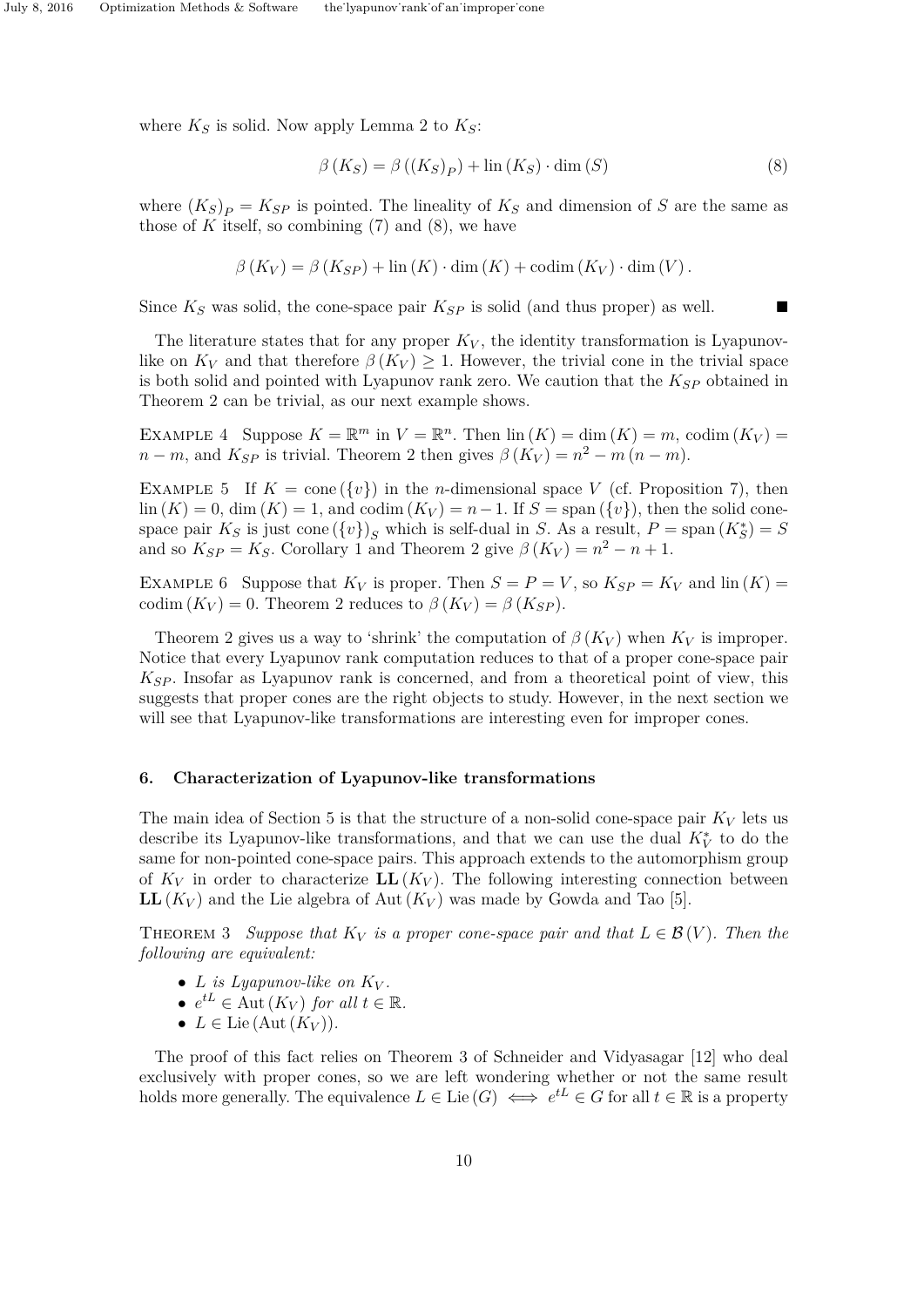of matrix groups *G* whose details are laid out in Section 7.6 of Baker [1]. And to generalize one half of the remaining equivalence is straightforward.

PROPOSITION 10 Let  $K_V$  be a cone-space pair. If  $e^{tL} \in$  Aut  $(K_V)$  for all  $t \in \mathbb{R}$ , then L *is Lyapunov-like on*  $K_V$ .

*Proof.* Let  $e^{tL} \in$  Aut  $(K_V)$  for all  $t \in \mathbb{R}$ , and take any  $(x, s) \in C(K_V)$ . We show that  $\langle L(x), s \rangle = 0$ ; then it follows that *L* is Lyapunov-like on  $K_V$ . First, since  $e^{tL}(x) \in K$ ,

$$
\langle [e^{tL} - I](x), s \rangle = \langle e^{tL}(x), s \rangle \ge 0
$$
 for all  $t \in \mathbb{R}$ .

Considering only positive values of t, multiplication by  $1/t > 0$  has no effect:

$$
\left\langle \frac{1}{t} \left[ e^{tL} - I \right] (x), s \right\rangle \ge 0 \text{ for all } t > 0.
$$

Take the limit as  $t \to 0$ , then,

$$
L = \lim_{t \to 0} \left\{ \frac{1}{t} \left[ e^{tL} - I \right] \right\} = \left. \frac{d}{dt} e^{tL} \right|_{t=0}
$$

giving  $\langle L(x), s \rangle \geq 0$ . Replace *L* by  $-L$ ; the same reasoning gives  $\langle L(x), s \rangle \leq 0$ .

For the converse, it remains to be seen that  $L \in LL(K_V)$  implies  $e^{tL} \in Aut(K_V)$ .

PROPOSITION 11 *Suppose*  $K_V$  *is a cone-space pair and that*  $S = \text{span}(K)$ *. Then the automorphism group of the cone-space pair*  $K_S \times \{0\}_{S^{\perp}}$  *is* 

$$
Aut(K_S \times \{0\}_{S^{\perp}}) = \left\{ \begin{bmatrix} A & B \\ 0 & D \end{bmatrix} \middle| A \in Aut(K_S), \ B \in \mathcal{B}\left(S^{\perp}, S\right), \ D \in Aut\left(S^{\perp}\right) \right\}.
$$

*Proof.* Any transformation in the above set is invertible with

$$
\begin{bmatrix} A & B \\ 0 & D \end{bmatrix}^{-1} = \begin{bmatrix} A^{-1} & -A^{-1}BD^{-1} \\ 0 & D^{-1} \end{bmatrix}.
$$

Inclusion in one direction is now obvious:

$$
\begin{bmatrix} A & B \\ 0 & D \end{bmatrix} \begin{bmatrix} K_S \\ \{0\}_{S^\perp} \end{bmatrix} = \begin{bmatrix} A^{-1} & -A^{-1}BD^{-1} \\ 0 & D^{-1} \end{bmatrix} \begin{bmatrix} K_S \\ \{0\}_{S^\perp} \end{bmatrix} = \begin{bmatrix} K_S \\ \{0\}_{S^\perp} \end{bmatrix}.
$$

For the other direction, assume that we have an automorphism *L* in block form,

$$
L \coloneqq \begin{bmatrix} A & B \\ Z & D \end{bmatrix} \in \text{Aut}\left(K_S \times \{0\}_{S^\perp}\right).
$$

We will show that  $Z = 0$ ,  $A \in \text{Aut}(K_S)$ , and  $D \in \text{Aut}(S^{\perp})$ . Invertibility of L requires invertibility of *A* and *D*, so those facts are immediate.

Suppose that  $Z \neq 0$ . Then  $Z(x) \neq 0$  for some  $x \in K_S$ , because  $K_S$  is solid. Now  $(x,0)^T \in K_S \times \{0\}_{S^{\perp}}$ , but  $L((x,0)^T) \notin K_S \times \{0\}_{S^{\perp}}$  since it has a nonzero second component. This contradicts the fact that  $L \in$  Aut  $(K_S \times \{0\}_{S^{\perp}})$ . Thus,  $Z = 0$ .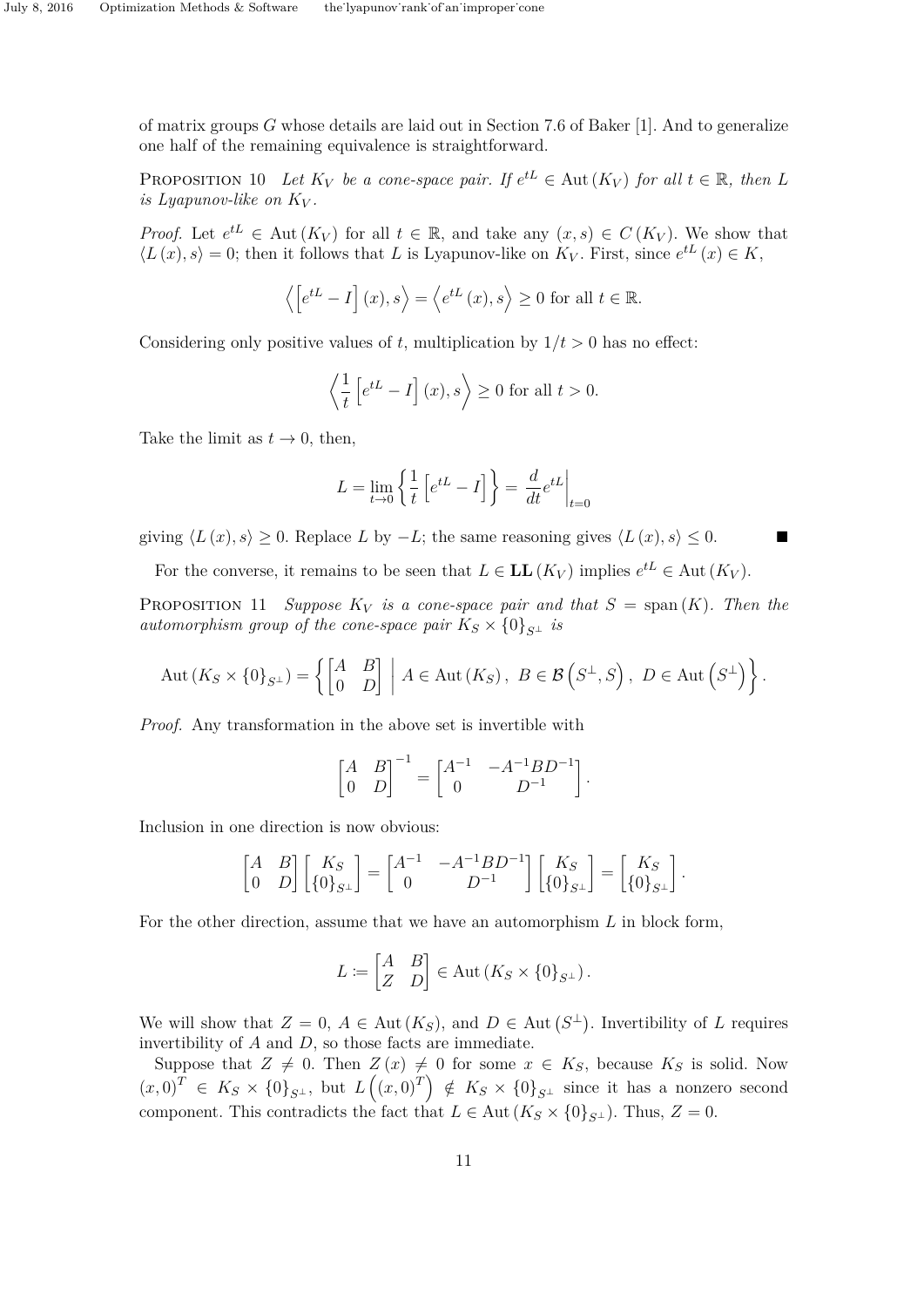Two cases remain that would preclude *L* from being an automorphism of  $K_S \times \{0\}_{S^{\perp}}$ . **Case 1**  $(A(K_S) \nsubseteq K_S)$ : We have an obvious contradiction in the fact that

$$
L(K_S \times \{0\}_{S^{\perp}}) = \begin{bmatrix} A & B \\ 0 & D \end{bmatrix} \begin{bmatrix} K_S \\ \{0\}_{S^{\perp}} \end{bmatrix} = \begin{bmatrix} A(K_S) \\ \{0\}_{S^{\perp}} \end{bmatrix} \nsubseteq \begin{bmatrix} K_S \\ \{0\}_{S^{\perp}} \end{bmatrix}.
$$

**Case 2**  $(A^{-1}(K_S) \nsubseteq K_S)$ : This contradiction is similar but using  $L^{-1}$ . We have contradictions in both cases, so  $A \in$  Aut  $(K_S)$ .

Our inspiration for the converse is the following realization. Recall from Lemma 1 that **LL**( $K_S \times \{0\}_{S^{\perp}}$ ) is precisely the set,

$$
\left\{ \begin{bmatrix} A & B \\ 0 & D \end{bmatrix} \middle| A \in \mathbf{LL}(K_S), \ B \in \mathcal{B}\left(S^{\perp}, S\right), \ D \in \mathcal{B}\left(S^{\perp}\right) \right\}.
$$
\n<sup>(9)</sup>

Thus, any  $L \in LL(K_S \times \{0\}_{S^{\perp}})$  can be exponentiated directly:

$$
e^{tL} = \sum_{k=0}^{\infty} \frac{t^k}{k!} \begin{bmatrix} A & B \\ 0 & D \end{bmatrix}^k = \begin{bmatrix} \sum_{k=0}^{\infty} \frac{t^k}{k!} A^k & \tilde{B} \\ 0 & \sum_{k=0}^{\infty} \frac{t^k}{k!} D^k \end{bmatrix} = \begin{bmatrix} e^{tA} & \tilde{B} \\ 0 & e^{tD} \end{bmatrix}.
$$
 (10)

Here,  $\widetilde{B}$  is unknown, but the form of the expression is suggestive.

LEMMA 3 *Suppose*  $K_V$  *is a pointed cone-space pair and that*  $S = \text{span}(K)$ *. Then the equivalence from Theorem 3 holds for*  $K_S \times \{0\}_{S} \cong K_V$ .

*Proof.* Take any  $L \in LL(K_S \times \{0\}_{S^{\perp}})$  according to (9). Exponentiate it as in (10), and note that the cone-space pair  $K_S$  is proper, so  $e^{tA} \in$  Aut  $(K_S)$  by Theorem 3. The transformation  $e^{tD}$  is always invertible, and  $\tilde{B}$  is irrelevant by Proposition 11.

Now that we have the result for  $K_S \times \{0\}_{S^{\perp}}$ , we extend it to any pointed cone-space pair. To dispose of the isomorphism, we use the following facts whose proofs are trivial.

PROPOSITION 12 *Let*  $K_V \cong J_W$  *be isomorphic cone-space pairs with*  $K_V = \psi(J_W)$ *. Then* Aut  $(J_W) = \psi$  Aut  $(K_V) \psi^{-1}$ , LL  $(J_W) = \psi$ LL  $(K_V) \psi^{-1}$ , and  $e^{\psi L \psi^{-1}} = \psi e^L \psi^{-1}$ .

COROLLARY 2 *Lemma 3 holds for any pointed cone-space pair*  $K_V$ .

*Proof.* Suppose  $K_V$  is a pointed cone-space pair. Then we know that we can write  $\phi(K_V)$  =  $K_S \times \{0\}_{S^{\perp}}$  where  $\phi$  is an inner-product space isomorphism and  $K_S$  is proper. Take any  $L \in \mathbf{LL}(K_V)$ . Then from Proposition 12,  $\phi L \phi^{-1} \in \mathbf{LL}(K_S \times \{0\}_{S^{\perp}})$ . And from Lemma 3,

$$
e^{t\phi L\phi^{-1}} = \phi e^{tL}\phi^{-1} \in \text{Aut}\left(K_S \times \{0\}_{S^\perp}\right) \text{ for all } t \in \mathbb{R}.
$$

Now using Proposition 12 we obtain  $e^{tL} \in$  Aut  $(K_V)$  for all  $t \in \mathbb{R}$ .

Corollary 2 takes care of pointed cone-space pairs. For solid pairs, we work with the dual and therefore need a few more identities.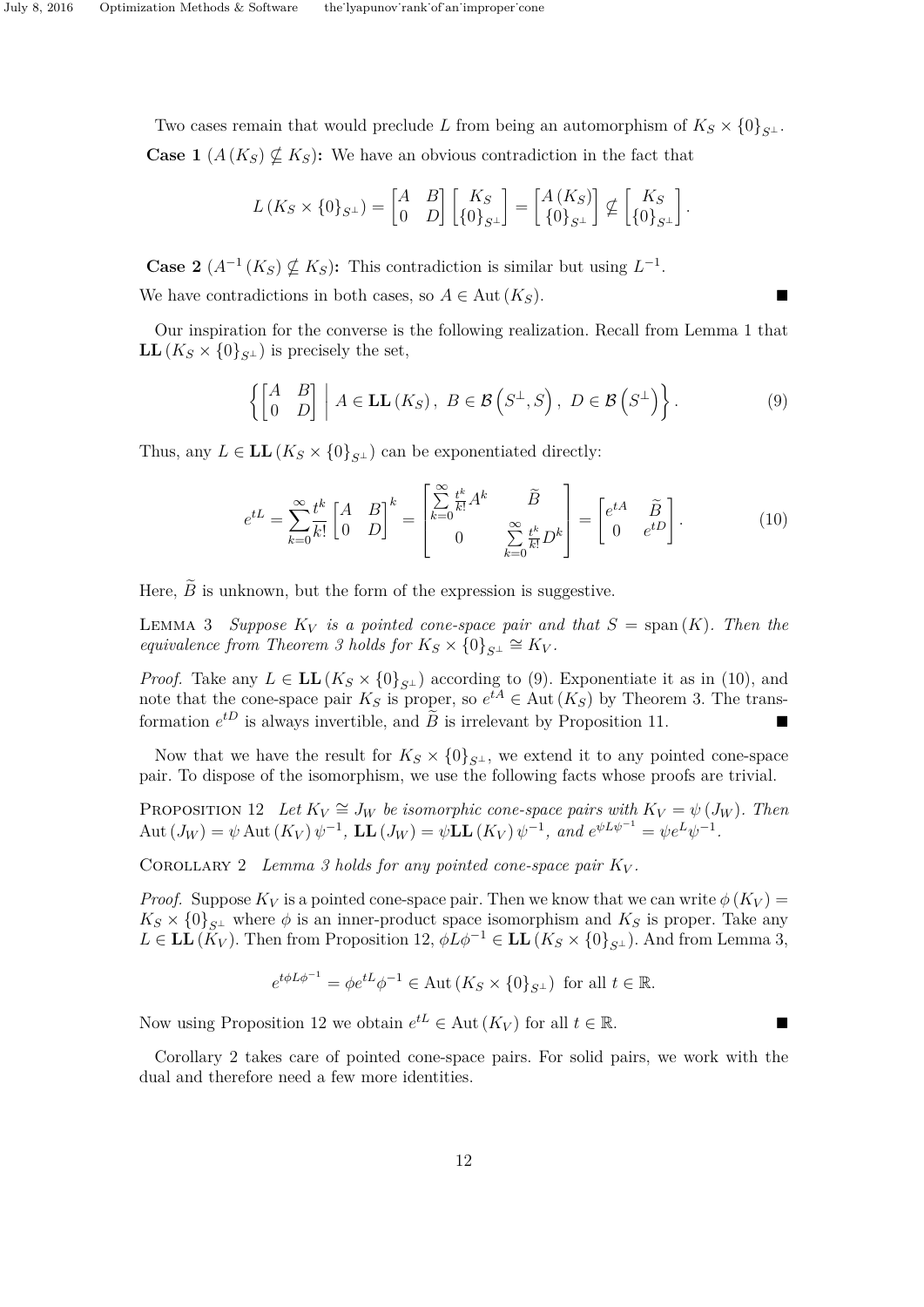PROPOSITION 13 Let  $K_V$  be a cone-space pair. Then Aut  $(K_V^*) = \{A^* \mid A \in \text{Aut}(K_V)\}\$ ,  $\mathbf{LL}(K_V^*) = \{L^* \mid L \in \mathbf{LL}(K_V)\}, \text{ and } e^{t(L^*)^*} = (e^{tL})^*.$ 

LEMMA 4 *The equivalence from Theorem 3 holds for a solid cone-space pair*  $K_V$ .

*Proof.* The cone-space pair  $K_V^*$  is pointed. Applying Corollary 2 to  $K_V^*$  we obtain,

$$
L^* \in
$$
**LL**  $(K_V^*) \iff e^{t(L^*)} \in$  Aut  $(K_V^*)$ .

Now apply Proposition 13 to both sides.

Using Lemma 4, we obtain a version of Lemma 3 that does not require  $K_V$  to be pointed.

LEMMA 5 *Suppose*  $K_V$  *is a cone-space pair and that*  $S = \text{span}(K)$ *. Then the equivalence from Theorem 3 holds for*  $K_S \times \{0\}_{S^{\perp}} \cong K_V$ .

*Proof.* Proceed as in the proof of Lemma 3. After exponentiating, apply Lemma 4 directly to *KS*, which is solid.

We now finally address the general case.

THEOREM 4 Let  $K_V$  be a cone-space pair and  $L \in \mathcal{B}(V)$ . The following are equivalent:

- *L is Lyapunov-like on*  $K_V$ *.*
- $e^{tL} \in \text{Aut}(K_V)$  *for all*  $t \in \mathbb{R}$ *.*
- $L \in$  Lie (Aut  $(K_V)$ ).

*Proof.* Write  $\phi(K_V) = K_S \times \{0\}_{S^{\perp}}$  and mimic the proof of Corollary 2, but using Lemma 5 instead of Lemma 3.

A similar result appears in Hilgert, Hofmann, and Lawson [7]. The first two items of their Theorem III.1.10 essentially say that  $LL(K_V) = Lie(Aut(K_V))$ . However, the remaining items suggest that there may be hidden assumptions, and its proof relies on another Theorem I.5.27 which requires the cone to be solid. Nevertheless, their Theorem I.5.17 and Corollary I.5.18 seem to provide the machinery needed to prove the result.

COROLLARY 3 *For any cone-space pair*  $K_V$ , we have  $\beta(K_V) = \dim (\text{Lie}(\text{Aut}(K_V)))$ .

## **7. Polyhedral cone-space pairs**

We now restrict ourselves to the class of polyhedral cones.

DEFINITION 12 (polyhedral cone) We say that the cone-space pair  $K_V$  is *polyhedral* if there exists a finite set *G* such that  $K = \text{cone}(G)$ .

Since polyhedral cone-space pairs are finitely generated, they have a finite discrete complementarity set. The Lyapunov rank of a *proper* polyhedral cone-space pair has been studied by Gowda and Tao [5]. We revisit their results to see what holds in the general case. Later we devise algorithms to compute  $LL(K_V)$  and  $\beta(K_V)$  for polyhedral  $K_V$ .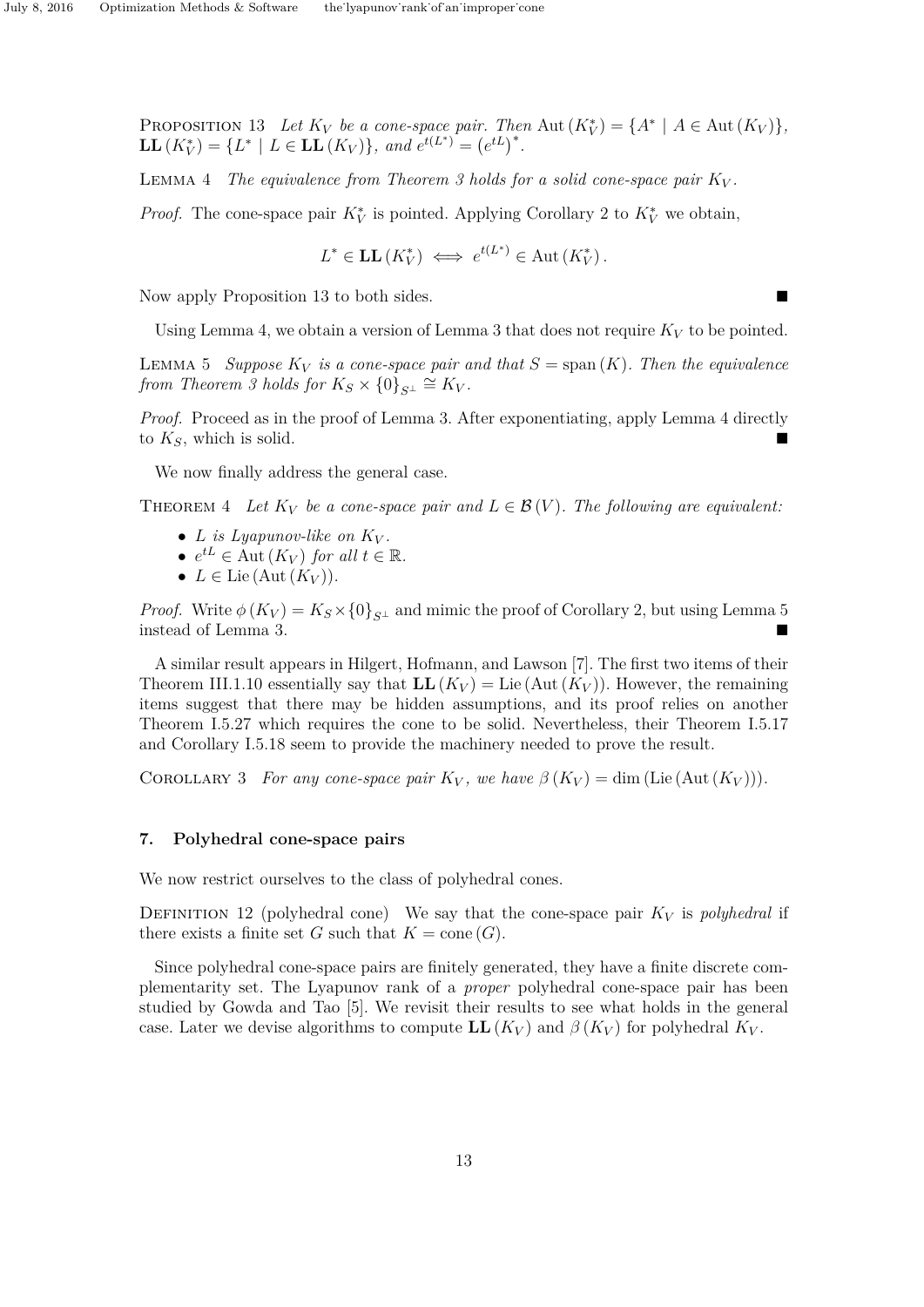### **7.1** *Miscellaneous results*

First, a negative result. A *reducible* cone-space pair *K<sup>V</sup>* is a cone-space pair that can be written as a Minkowski sum  $I_V + J_V$  where

- *I* and *J* are nonempty.
- $I \neq \{0\}$  and  $J \neq \{0\}$ .
- span  $(I) \cap$  span  $(J) = \{0\}.$

An *irreducible* cone-space pair is a cone-space pair that is not reducible.

Proposition 14 (Gowda and Tao, Corollary 5) *Let K<sup>V</sup> be a proper polyhedral cone-space pair.* Then  $\beta(K_V) = 1$  *if and only if*  $K_V$  *is irreducible.* 

Note that in one dimension, all cone-space pairs are irreducible, since there exist no nontrivial sets whose spans do not overlap. But Proposition 14 cannot hold in general.

PROPOSITION 15 Let *V* be a finite-dimensional real inner-product space with dim  $(V) > 2$ . *Then there exists an irreducible polyhedral cone-space pair*  $K_V$  *with*  $\beta(K_V) > 1$ *.* 

*Proof.* Take any nonzero  $v \in V$ , and let  $K = \text{cone}(\{v\})$ . Then  $K_V$  is irreducible. To see why, suppose that we can write  $K_V = I_V + J_V$  for nonempty sets *I* and *J* with span  $(I) \cap \text{span}(J) = \{0\}$ . Without loss of generality,  $v \in I$ , which means that  $J = \{0\}$ . As a result, *K<sup>V</sup>* is irreducible. Now apply Proposition 7.

The next result partially extends Theorem 2 of Gowda and Tao [5].

THEOREM 5 *Suppose*  $K_V$  *is a polyhedral cone-space pair with finite generating set G.* 

- *(i)* If every element of *G* is an eigenvector of *L*, then  $L \in LL(K_V)$ .
- *(ii) If*  $L \in$  **LL**( $K_V$ ), then every extreme vector of  $K_V$  *is an eigenvector of*  $L$ *.*

*Proof.* The first implication follows from the definition of Lyapunov-like and Proposition 3. Gowda and Tao use their Theorem 3 to prove the second implication for proper  $K_V$ . To extend that proof, substitute Theorem 4 as needed.

Finally, we generalize one aspect of the following theorem.

Theorem 6 (Gowda and Tao, Theorem 3.i.) *For every proper polyhedral cone-space pair K*<sub>*V*</sub> *in*  $V = \mathbb{R}^n$ , *we have*  $1 \leq \beta(K_V) \leq n$  *and*  $\beta(K_V) \neq n - 1$ *.* 

We noted subsequent to Theorem 2 that the trivial cone-space pair is proper and polyhedral, so we must correct this statement to  $0 \leq \beta(K_V) \leq n$  if we allow *n* to be zero. Example 3 shows that there can be no similar upper bound on the Lyapunov rank of an improper polyhedral cone. A Lyapunov rank of dim  $(V) - 1$  is, however, still forbidden.

LEMMA 6 Let  $K_V$  be a polyhedral cone-space pair. Then  $\beta(K_V) \neq \dim(V) - 1$ .

*Proof.* Let dim  $(K) = m$ , dim  $(V) = n$ , and  $\text{lin}(K) = l$ . Then, from Theorem 2,

$$
\beta(K_V) = \beta(K_{SP}) + n^2 + m(l - n).
$$

Now we set  $\beta(K_V) = n - 1$ , and rule out all three cases for  $\beta(K_{SP})$ .

**Case 1**  $(m = n \text{ and } l = 0)$ : This gives  $\beta(K_{SP}) = n-1$  which is impossible by Theorem 6 because *KSP* is polyhedral and proper.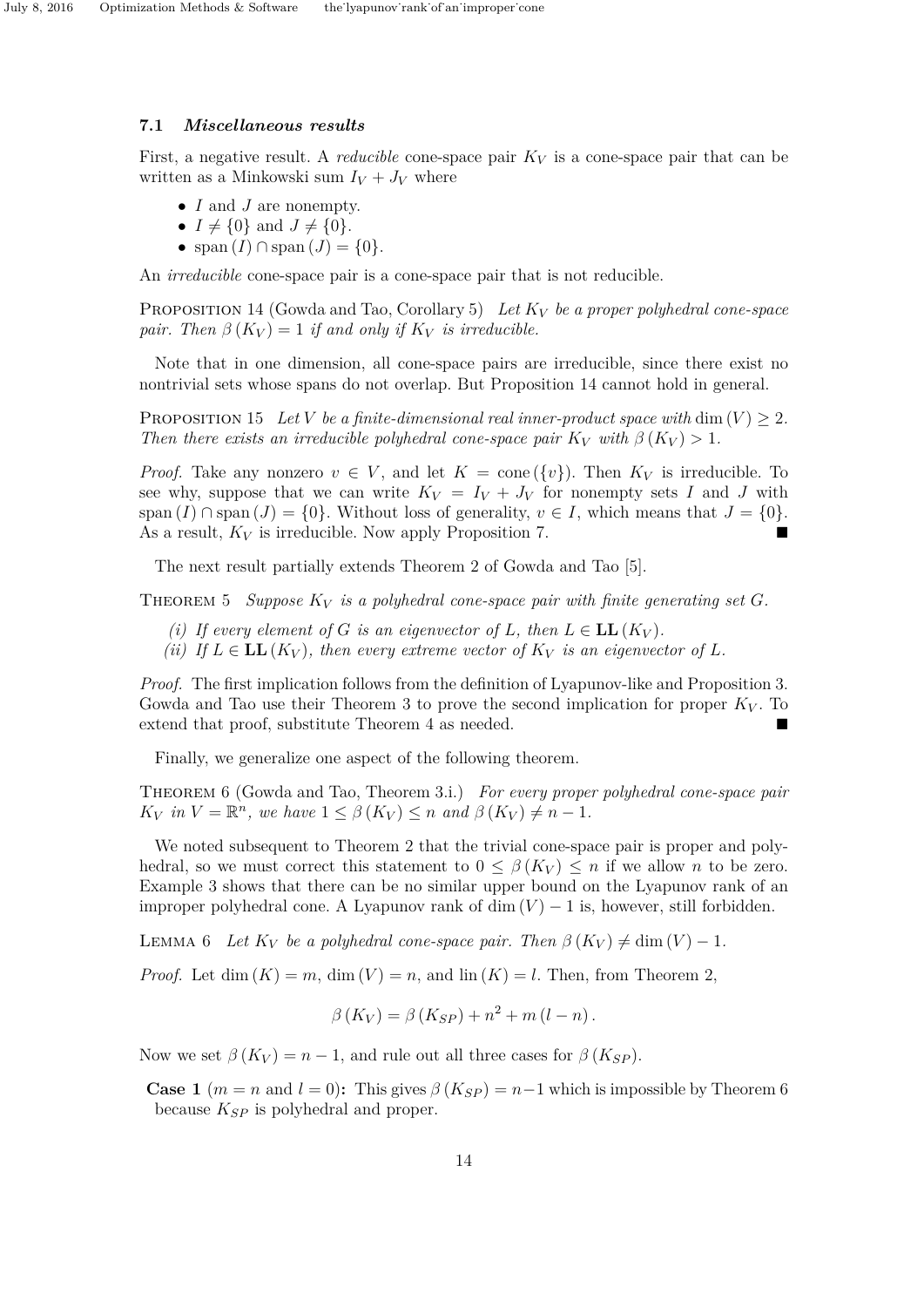**Case 2**  $(m = n \text{ and } l > 0)$ : Since *l* is an integer, this gives  $\beta(K_{SP}) = n - 1 - ln < -1$ . **Case 3**  $(m < n)$ : We can maximize  $\beta(K_{SP}) = n - 1 - n^2 + m(n - l)$  over *l* by setting *l* = 0. Then the largest that  $\beta(K_{SP})$  could possibly be is  $n - 1 - n^2 < 0$ .

# **7.2** *Algorithms*

For polyhedral cone-space pairs, some generating set—and therefore the associated discrete complementarity set—is finite. This allows us to compute both  $LL(K_V)$  and  $\beta(K_V)$ . Our first algorithm computes  $LL(K_V)$  for any polyhedral cone-space pair  $K_V$ . It is based on the proof of the codimension formula (6), from which we recall

$$
L \in LL(K_V) \iff \langle s \otimes x, L \rangle_{\mathcal{B}(V)} = 0 \text{ for all } (x, s) \in C(K_V) \cap (G_1 \times G_2). \tag{11}
$$

Let vec  $(A) = x$  and mat  $(x) = A$  be the inverse operations taking a matrix  $A \in \mathbb{R}^{n \times n}$  to the vector  $x \in \mathbb{R}^{n^2}$  and vice-versa. Then, given matrix representations for  $s \otimes x$  and *L*, the trace inner product  $\langle s \otimes x, L \rangle_{\mathcal{B}(V)}$  is equal to  $\langle \text{vec}(s \otimes x), \text{vec}(L) \rangle$ . We leverage this to compute  $LL(K_V)$  using existing linear algebra routines: finding all *L* satisfying (11) becomes the computation of an orthogonal complement.

| <b>Algorithm 1</b> Compute a basis for $LL(K_V)$                              |                                                 |
|-------------------------------------------------------------------------------|-------------------------------------------------|
| <b>Input:</b> A cone-space pair $K_V$ .                                       |                                                 |
| <b>Output:</b> A basis for $LL(K_V)$ .                                        |                                                 |
| function $LL(K_V)$                                                            |                                                 |
| $G_1 \leftarrow$ a minimal set of generators for $K_V$                        |                                                 |
| $G_2 \leftarrow$ a minimal set of generators for $K_V^*$                      | $\triangleright$ obtainable from $G_1$          |
| $C \leftarrow \{(x, s) \mid x \in G_1, s \in G_2, \langle x, s \rangle = 0\}$ | $\triangleright$ discrete complementarity set   |
| $W \leftarrow \{ \text{vec}(s \otimes x) \mid (x, s) \in C \}$                |                                                 |
| $B \leftarrow$ a basis for $W^{\perp}$                                        | $\triangleright$ computed via e.g. Gram-Schmidt |
| <b>return</b> $\{ \text{mat}(b) \mid b \in B \}$                              |                                                 |
| end function                                                                  |                                                 |

If dim  $(V) = n$ , then *K* will be input as a list of generators—essentially elements of  $\mathbb{Q}^n$ , tuples of rational numbers. The arithmetic in Algorithm 1 should be exact, so in general it is not possible to normalize the dual generators or basis elements that arise. The resulting basis for  $LL(K_V)$  need not be orthogonal or normalized.

At this point, we have a way to compute  $\beta(K_V)$ : simply call LL  $(K_V)$  and count how many elements we get back. In fact this is the best algorithm known for proper cones. But if  $K_V$  is not guaranteed to be proper, Theorem 2 provides a more efficient approach. To use Theorem 2, we need to implement the 'restrict to subspace' map  $K_V \mapsto K_W$ . Existing routines assume the dimension of *V* based on the length *n* of the input generators, and make no provision for operating in a subspace (reminiscent of the problem that necessitated the introduction of cone-space pairs). The difficulty is best illustrated with an example.

EXAMPLE 7 Suppose  $v \in V$  and  $(1,1)^T$  is its representation in terms of some basis. Then  $K = \text{cone}\left(\left\{(1,1)^T\right\}\right)$  is interpreted as living in  $\mathbb{Q}^2$  since its sole generator has two components. Now,  $S = \text{span}(K)$  has dimension one, and we would like to compute  $\beta(K_S) = 1$  within *S*. But if we pass  $K_{\mathbb{Q}^2}$  to LL(), it operates in  $\mathbb{Q}^2$  giving  $|LL(K_{\mathbb{Q}^2})| = 3$ instead. What we need is to represent *v* as a tuple with one component, and of course this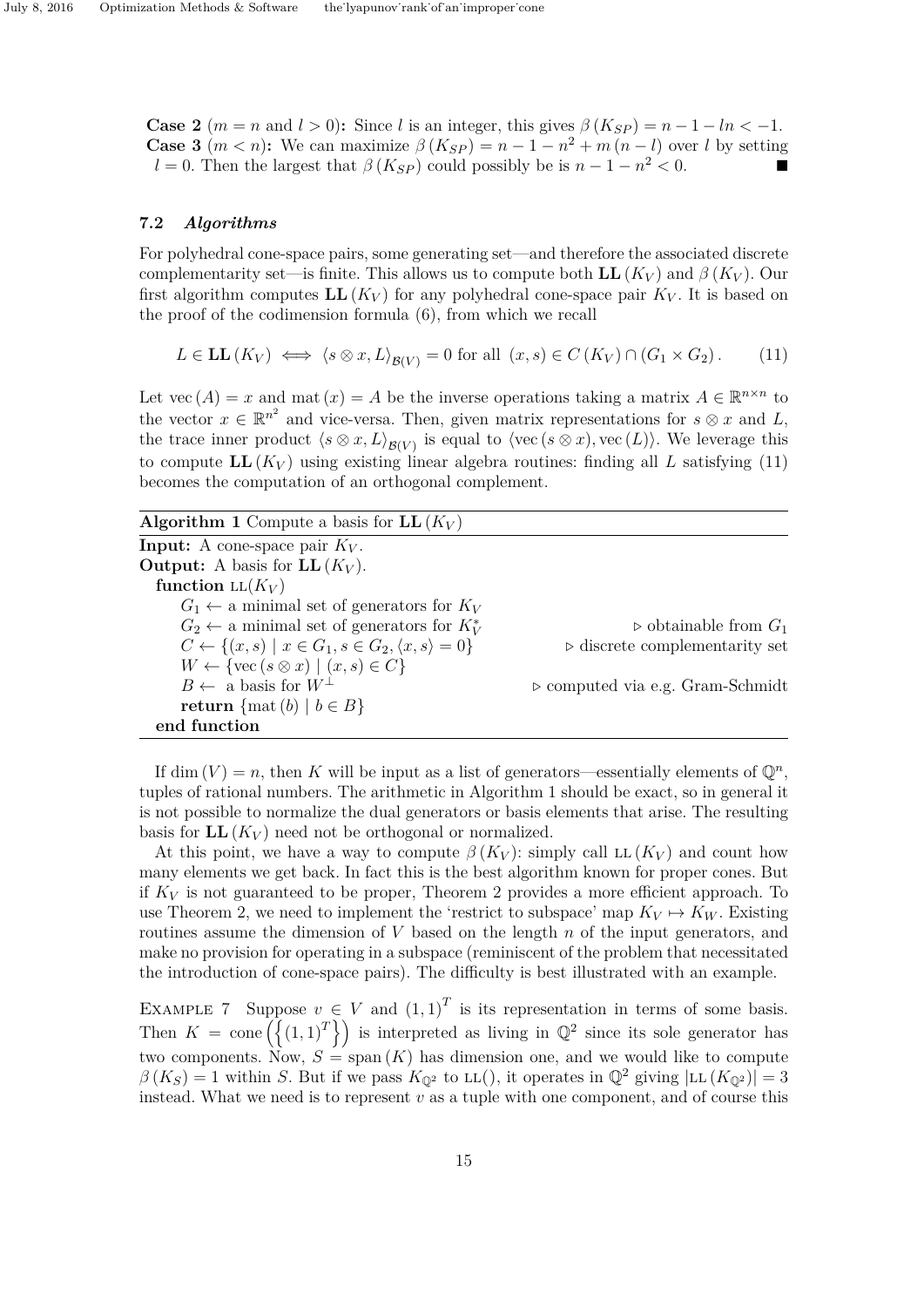can be done: if we take  $\{v\}$  as our basis for the space *S*, then *v* has the representation  $(1)^T$ with respect to  $\{v\}$ . In this case it is clear that  $\left| \right|$ LL  $(\text{cone}(\lbrace (1)^T \rbrace))$  $\mathbb{O}^1$  $\left| \right| = \beta(K_{S}) = 1.$ 

This approach will work insofar as we are interested in the Lyapunov rank. Starting with a basis  $\mathbf{s} = \{s_1, s_2, \ldots, s_m\}$  of *W*, we can (via extension) suppose that  $\mathbf{b} = \mathbf{s} \cup \mathbf{b}$  ${b_{m+1}, b_{m+2}, \ldots, b_n}$  is a basis of *V*. If  $v \in V$  is input as an element  $v_e \in \mathbb{Q}^n$  with respect to some basis **e**, then the change of basis map  $\rho : \mathbb{Q}^n \to \mathbb{Q}^n$  defined by  $\rho(v_e) = v_b$  is a linear isomorphism. And if  $v \in W$ , its representation  $v_{\mathbf{b}}$  will only require *m* components.

Thus, given  $K_{\mathbb{Q}^n}$ , we are able to perform the operation  $K_{\mathbb{Q}^n} \mapsto \rho(K)_{\mathbb{Q}^m}$ . We apply  $\rho$ and then drop the zero components, leaving a vector in  $\mathbb{Q}^m$ . By Proposition 5,  $\beta(K_W)$  =  $\beta\left(\rho(K)_{\mathbb{Q}^m}\right)$  so this does not affect the result.

| <b>Algorithm 2</b> Restrict $K_V$ to W (up to linear isomorphism)                      |                                                           |  |
|----------------------------------------------------------------------------------------|-----------------------------------------------------------|--|
| <b>Input:</b> A cone-space pair $K_V$ and a subspace W of dimension m containing K.    |                                                           |  |
| <b>Output:</b> A new cone-space pair $J_{\mathbb{Q}^m}$ linearly isomorphic to $K_W$ . |                                                           |  |
| function RESTRICT_TO_SPACE $(K_V, W)$                                                  |                                                           |  |
| $B \leftarrow$ a basis for W                                                           |                                                           |  |
| $G \leftarrow$ a minimal set of generators for $K_V$                                   |                                                           |  |
| $J \leftarrow \emptyset$                                                               |                                                           |  |
| for $x \in G$ do                                                                       |                                                           |  |
| $w \leftarrow$ the <i>B</i> -coordinates of x                                          | $\triangleright$ disregarding coordinates for $B^{\perp}$ |  |
| $J \leftarrow J \cup \{w\}$                                                            |                                                           |  |
| end for                                                                                |                                                           |  |
| <b>return</b> cone $(J)_{\mathbb{O}^m}$                                                |                                                           |  |
| end function                                                                           |                                                           |  |

We now present an efficient algorithm for calculating the Lyapunov rank of a cone-space pair  $K_V$ . At the outset, the dimension *n* of V is inferred from the length of the generators of  $K_V$ . Then dim  $(K)$  and lin  $(K)$  are computed using existing linear algebra routines (row reduction and convex polytope intersection, respectively). Theorem 2 is applied, and the Lyapunov rank of *KSP* is computed using Algorithm 1.

There are three expensive steps in Algorithm 1. The first is the computation of the generators of  $K_V^*$ . The standard approach uses the facet normals of  $K_V$ , and that problem grows with the number of generators of *K<sup>V</sup>* . The second expensive operation is the combinatoric construction of the discrete complementarity set. Finally, there is the basis computation using a relative of Gram-Schmidt. Since the basis consists of vectorized  $n \times n$ matrices, that takes place in  $\mathbb{Q}^{n^2}$ .

Algorithm 3 is often an improvement over Algorithm 1 because each of those problems is reduced in size. The proper cone-space pair *KSP* will (if we are lucky) have fewer generators, fewer facets, fewer complementary pairs, and live in a space of smaller dimension than *K*<sub>*V*</sub>. It is therefore easier to compute the generators of  $K_{SP}^*$  than it is for  $K_V^*$ . Moreover, the discrete complementarity set of *KSP* is constructed from two smaller sets than that of  $K_V$ . And if  $K_{SP}$  lives in a space of dimension  $m < n$ , then the basis computation takes place over  $\mathbb{Q}^{m^2}$  rather than  $\mathbb{Q}^{n^2}$ . To be fair, we must now compute dim  $(K)$  and lin  $(K)$ , and we potentially call RESTRICT\_TO\_SPACE() twice. However, those computations are all fast relative to the potential improvements.

These algorithms have all been implemented in the Sage Mathematics [11] system.